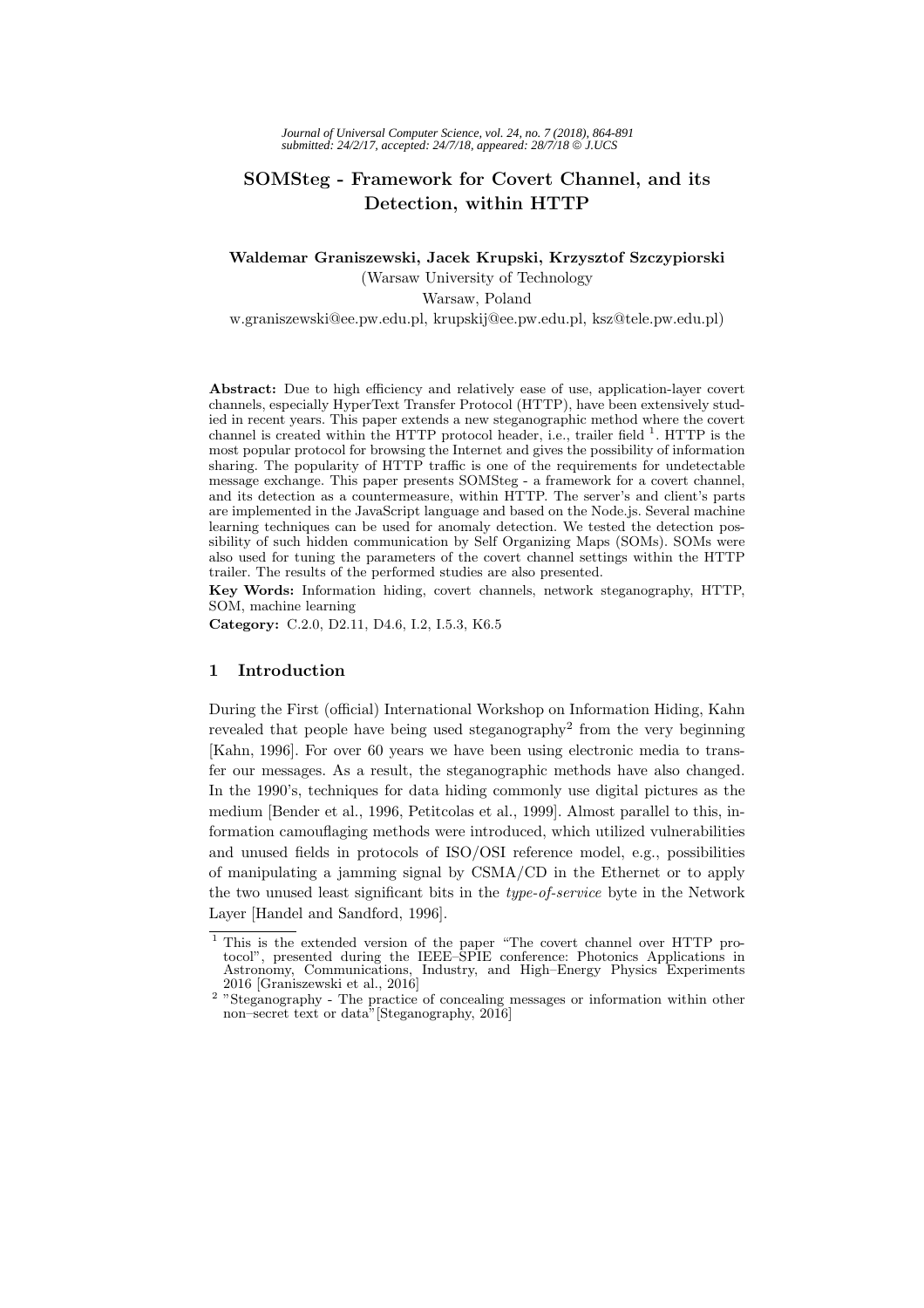Some methods protect communication just by encryption, as presented in Figure 1. However, the usual processes of encrypting a message with a special key have attracted the attention, not only of the casual observer but, in particular, the attention of potential intruders, who want to break the cipher.



**Figure 1:** Communication protected by encryption



**Figure 2:** Steganographic communication

Furthermore, sufficient encryption is not always available or allowed, e.g., the USA treated cryptography like a munition and regulated the export of cryptography [United States Department of State, 1996, Schwartzbeck, 1997]. Moreover, in some countries, the usage of cryptographically strong methods, like VPN, has been constricted or VPN software was removed from repositories, like the App Store for China [ExpressVPN, 2017]. In other states, like in Russia, some legislation amendments have been passed that are linked to backdoors in communication applications [Szoldra, 2016, Baxter, 2017]. Other countries, like the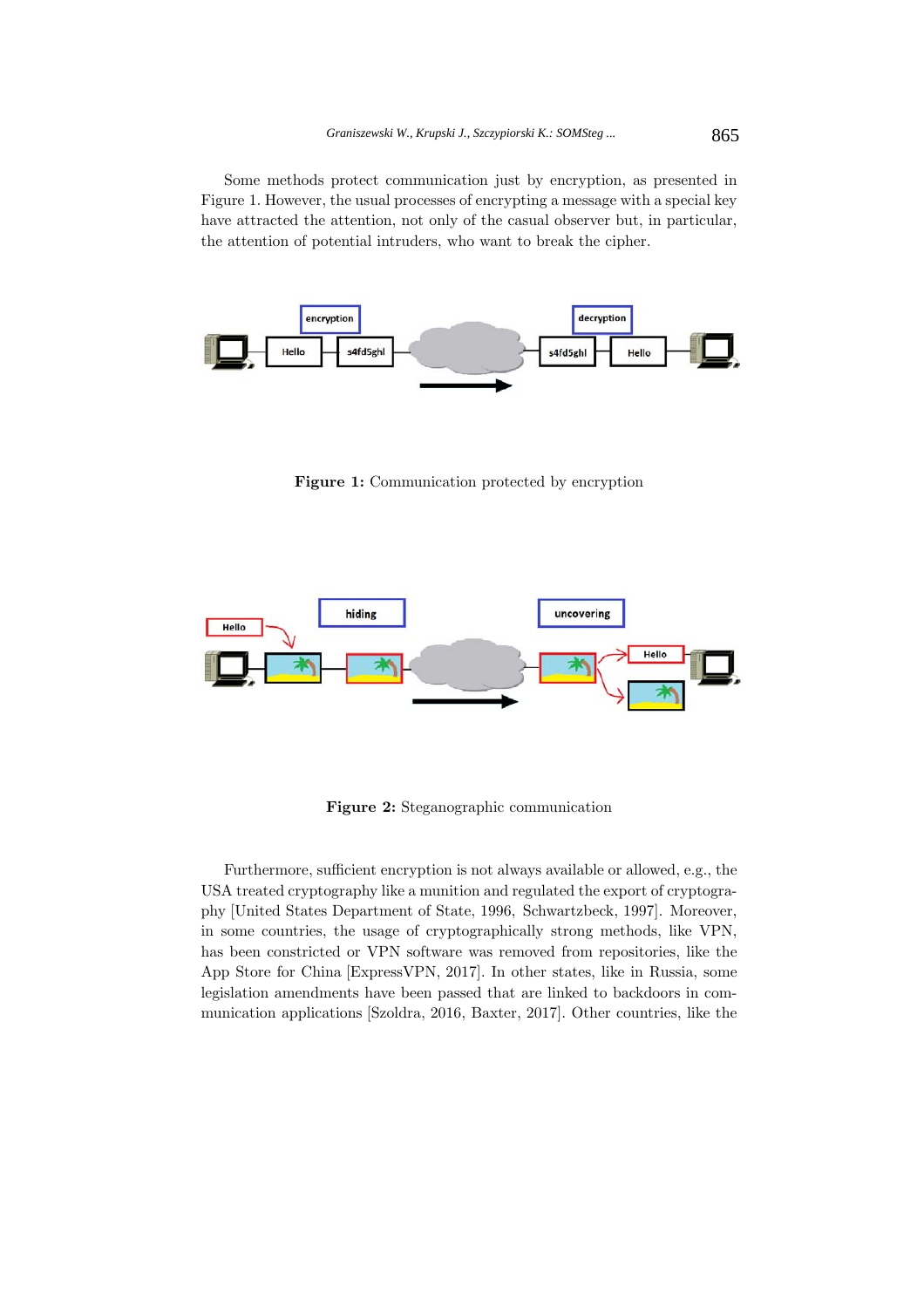UK [Wakefield, 2015, Haynes, 2017], tried to gain access to encrypted communications and work on prohibition of strong encryption or/and implementation of backdoors in software.

For every action there is always a reaction. Citizens who want to protect their privacy and may not use strong cryptography, have always been looking for other allowed methods to avoid censorship. Therefore, it is reasonable just to hide the message in regular data exchanges with steganographic methods, to overcome restrictions on cryptography – as shown in Figure 2. The problem with such a method is known as the prisoner's problem [Simmons, 1984].

On the other hand, terrorists can use steganography for sending secret instructions to their groups [Conway, 2003]. Moreover, intelligence can be sent using covert channels by spies to their state agencies, as proved by the FBI agent Kachhia-Patel in a complaint against Russian spies in 2010 [Kachhia-Patel, 2010].

In addition, steganography can be used to steal information from computer systems. This issue was addressed by Lampson and named as data leakage in 1973 [Lampson, 1973]. Later, in 1985, the Department of Defense described and formulated this problem in Trusted Computer System Evaluation Criteria, also known as the Orange Book [United States Department of Defense, 1985].

**Structure of the paper**. We have divided our paper into six parts. The rest of this paper is organized as follows: Section 2 provides a description of cover channels within HTTP. In 2.1 we describe HTTP and its way of cooperation with other protocols, within the TCP/IP protocol stack model. In 2.2 we present an overview of related steganographic techniques, which also uses HTTP as a covert channel. A description <sup>3</sup> of the architecture and implementation of the proposed system is presented in section 3. Next, Section 4 describes the steganalysis methods for annomalies detection in network traffic. We use a Self Organizing Map for testing usual HTTP requests and responses with HTTP traffic created by our system. Section 5 shows the test results for anomalies detection using the implemented SOMs. We provide conclusions and possible future work in Section 6.

### **2 Covert channels within HTTP**

### **2.1 HTTP - introduction**

HyperText Transfer Protocol (HTTP) is the most popular Application layer protocol (see Figure 3) for browsing the Internet and gives the possibility of sharing information. This protocol is stateless, i.e., it does not save information about previous transactions with a client. This feature is an advantage: HTTP requests do not have any history records so they are smaller and they do not

<sup>&</sup>lt;sup>3</sup> We used the structure to describe hidden methods proposed by [Wendzel et al., 2016].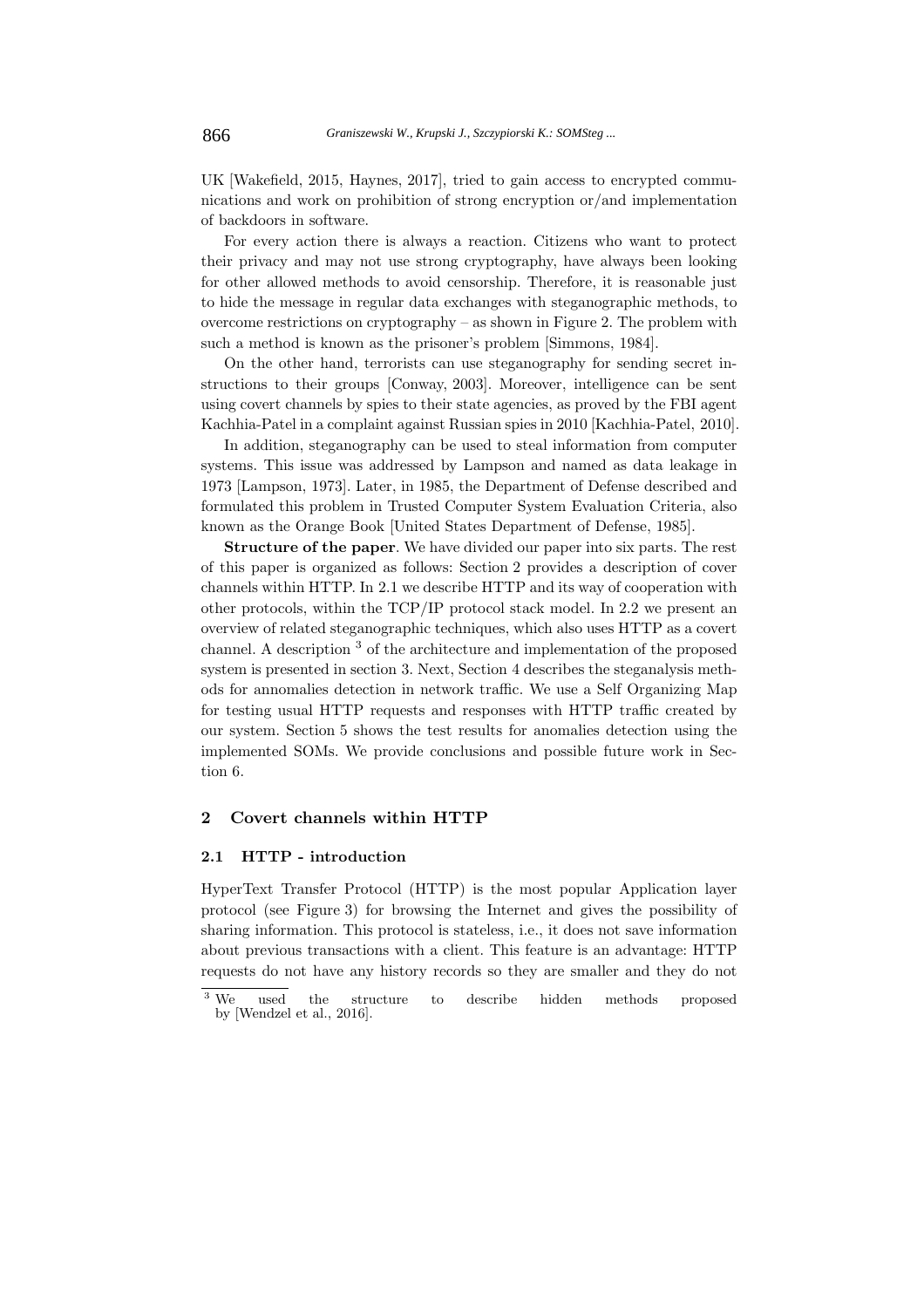overload a server. To save any important information, for instance session data, one can use cookies or data in the URL address [Barth, 2011].

HTTP works in the client–server model and functions as a request–response protocol. When the client connects to the server, its browser sends a HTTP request to see or to get selected data. The server replies with a HTTP response. This also includes information about accepted encodings and the type of content. Sometimes in the response header, one can also find a date of last modification or the Accept–Charset [Fielding et al., 1999].

Before sending, the application's data are segmented into pieces and encapsulated by lower layer protocols, as shown in Figure 3. On the right hand side of the picture there are the layers of the TCP/IP network model. During the encapsulation, protocols headers are added to the pieces of data.



**Figure 3:** Data encapsulation in TCP/IP network model

As an example, a HTTP message from the application layer is wrapped by a TCP header in the transport layer. This layer is responsible for the transport reliability. Then a TCP segment is wrapped into an IP datagram in the Internet layer. Later an addressed IP datagram is wrapped in the network access layer and creates an Ethernet frame. This layer is responsible for communication between computer network devices. The Network Access layer sends each data frame to the medium [Braden, 1989].

Figure 3 presents how HTTP co–operates with other protocols, especially with TCP and IP. While traveling across a computer network each packet can go through different intermediary network devices, and each of them checks the packet's address. Routers, which work in the Internet layer, check the IP address of the datagram and forward it to the appropriate interface.

When the encapsulated information reaches the destination, starting from the network access layer and finishing at the application layer, the decapsulation process begins. In the end, the HTTP message arrives at the destination's computer application, for example, a browser.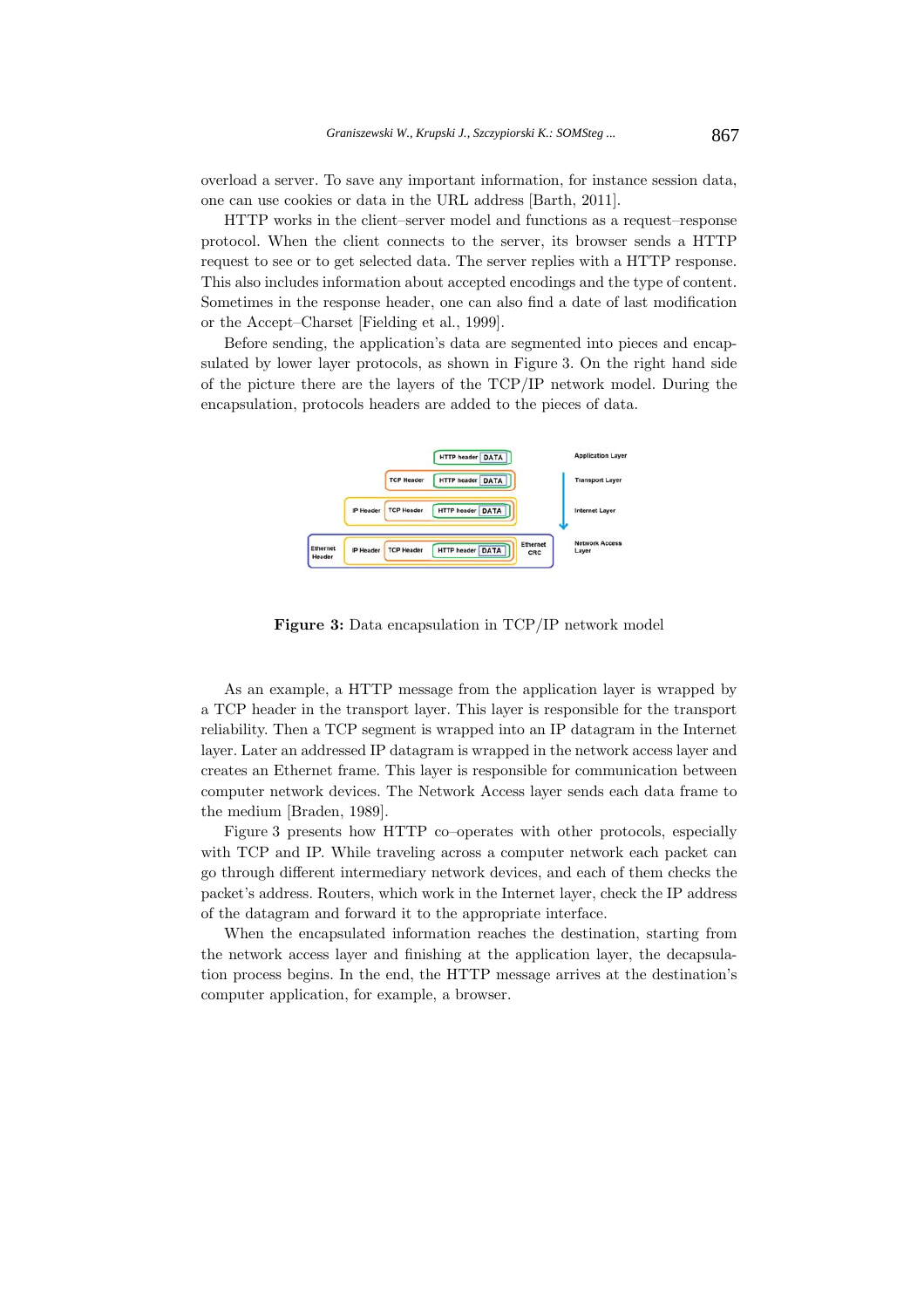#### **2.2 Related steganographic techniques using HTTP protocol**

As mentioned in Subsection 2.1, HTTP is one of the most popular protocols for information exchange. For this reason it seems to be a good choice as a potential steganographic medium <sup>4</sup>.

In several countries, free use of Web content is prohibited. Therefore, early published works use these techniques to avoid censorship in the Internet. Feamster et al. [Feamster et al., 2002] used image steganography to send hidden data.

Dyatlov and Castro [Dyatlov and Castro, 2003] hid data inside HTTP requests and responses. They took into consideration various design aspects of HTTP client–server covert channel communication:

- **–** type of server model which can be implemented,
- **–** how to design a tool to add confusion from a traffic watcher point of view,
- **–** types of functionality that can be applied to the covert channel.

Among the types of the server model they studied:

- **–** httpd–like server model,
- **–** Proxy–like server model,
- **–** CGI–like server model.

Van Horenbeeck [Horenbeeck, 2006] discussed HTTP Entity Tag tunneling. He developed this technique during a penetration test of a more sensitive network. Though only HTTP was available to transfer data out, he checked a number of connections through the proxy using different headers, which are valid in RFC for HTTP, e.g., general-header (section 4.5 of RFC 2616), request-header (section 5.3 of RFC 2616), response-header (section 6.2 of RFC 2616), and entityheader (section 7.1 of RFC 2616) [Fielding et al., 1999]. He tested the possibility of leaking an Excel spreadsheet that contained a set of sensitive numbers.

Schear et al. proposed Glavlit [Schear et al., 2006]. They developed and evaluated a system for preventing exfiltration of data over HTTP protocol responses. They performed on–the–fly parsing of the protocol, and verified the content of the structured fields. In some cases, RFC loosely defines the header syntax and does not explicitly require presence / lack or a certain order of the response header. This can lead to undetectable usage of HTTP steganography. The developed system can restrict the usage of HTTP communication in cases of data leakage, where necessary.

<sup>4</sup> Good systematic reviews of all steganography and steganalysis techniques can be found in [Zander et al., 2007, Lubacz et al., 2014, Mileva and Panajotov, 2014, Mazurczyk et al., 2016].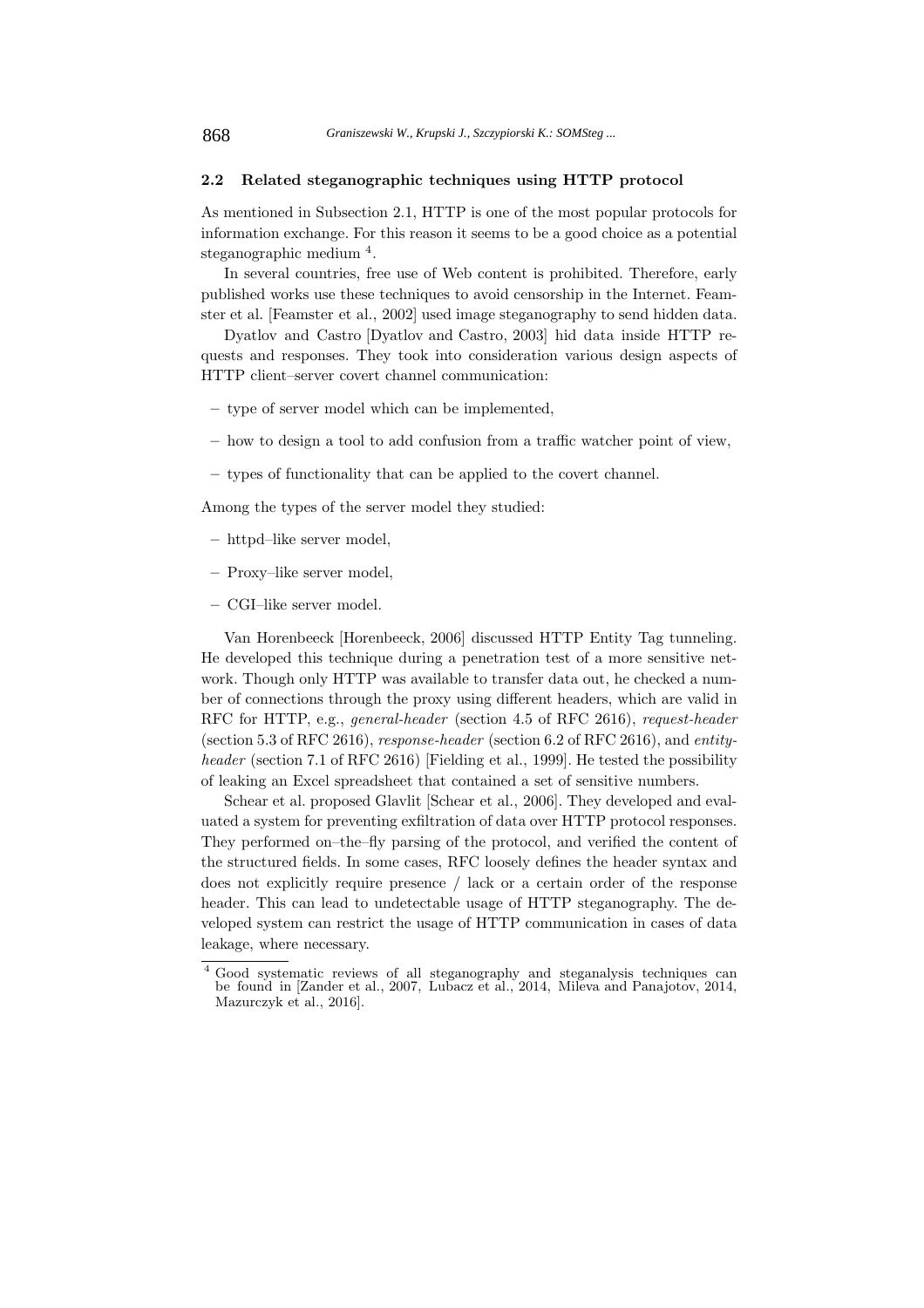Blasco et al. presented a framework for avoiding steganography usage over HTTP [Blasco et al., 2012]. In their paper, they analyzed the steganographic possibilities of this protocol and then developed StegoProxy as a tool for preventing steganography. They proposed an active warden model to eliminate any covert communication channel.

Wang et al. [Wang et al., 2017] presented the possibility to exploit content delivery networks (CDN) for covert channel communication. Among other aspects they also explored the possibility of applying HTTP-based covert channel attacks under the CDN environment. They constructed a proof-of-concept covert channel on Amazon CloudFront.

Schen et al. [Shen et al., 2018] discussed behavior-based covert channels in HTTP. They decided to deal with application-layer protocols because of the relatively rigorous formats of lower-layer protocols (e.g., TCP, UDP, IP). They first proposed a basic behavior-based covert channel, Lost in HTTP Behaviors (LiHB). Due to some limitations of LiHB they presented an enhanced secure HTTP Behavior-based Covert Channel (HBCC) that takes the advantage of the request-flow distributions. They exploited the natural behavior of browsers to design covert channels in which the distribution relationships between HTTP requests and flows are dynamic.

### **3 Proposed covert channel system**

#### **3.1 Architecture of covert channel system**

The application that was developed is an example of a covert channel program. It is a client–server system that uses HTTP headers as the data carrier. To communicate, actors should have two parts of the program: a server that only sends data and a client's part that only receives messages.



**Figure 4:** Two way communication used in application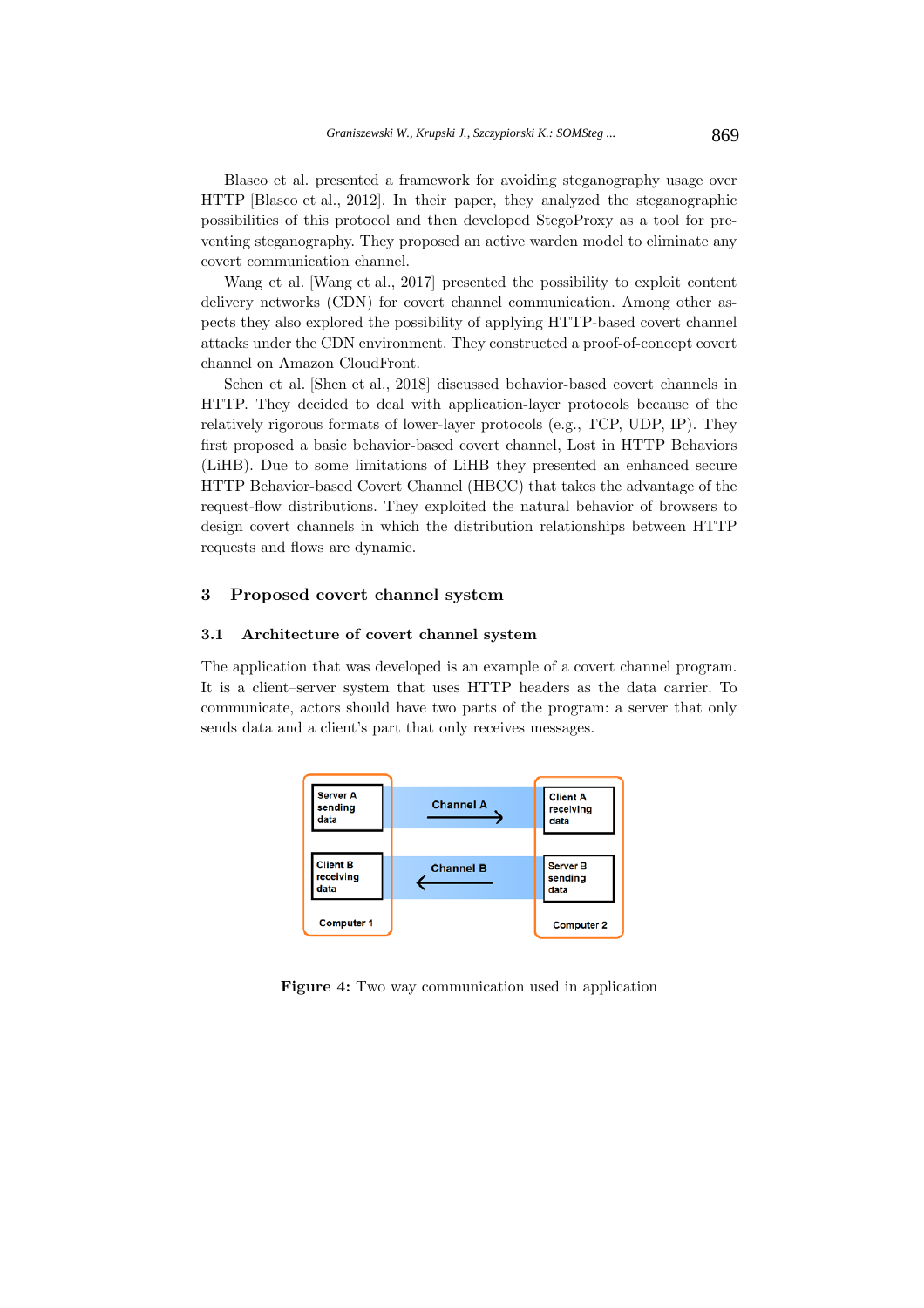The communication could be held one way (one sender and receiver) or two ways where each of the users has two parts of the application. In the first case, the server, only sends data and the client's part, only receives messages. In the second case there are two different servers sending data so there are two different communication channels, as shown in Figure 4. Such a solution gives the possibility to use two ports, which seems more secure than one port communication. In general, there could be more than one receiver that is waiting for information from the sender. There are not any intermediaries in the communication, so the covert channel is a direct one [Wendzel et al., 2016].

According to Figure 6, which presents the UML use–case diagram, there are two actors: a receiver and a sender [Booch et al., 1999]. The receiver starts the communication. If the receiver node is not started, the sender is not currently listening to the receiver's socket – the communication would not be initiated. This is based on a HTTP request and response idea. The server sends HTTP responses only when it gets HTTP requests from the receiver's side. Sending messages includes editing HTTP headers.

The sender is working on the server's side of the application that builds HTTP headers and saves a secret message in the protocol's field named trailer. It is an optional field. Trailer is used for connections based on series of chunks. In Figure 5 the communication is chunked as the Transfer-Encoding field value indicates, so a trailer occurs. Its presence gives the opportunity to transmit additional fields with metadata [Fielding and Reschke, 2014], for instance message integrity check.

In [Wendzel et al., 2016] one can find a description of the crucial attributes of the steganographic algorithm, which should help the reader to understand those techniques. It is worth mentioning the hidden pattern, as it standardizes hiding methods. The technique we utilize in the application, according to [Wendzel et al., 2015], is an example of an Add Redundancy Pattern. This pattern's full path of the hierarchy is as in the following:

Network Covert Channels '−−Covert Storage Channels '--Modification of Non-Payload '−−Structure Modifying '−−Add Redundancy

Covert Channel camouflages data in the HTTP header field so it is a Covert Storage Channel. During the communication the payload is not modified, as the data carrier is in the trailer field (Modification of Non-Payload). In the process of tucking secret data an optional field is added to the header, so the structure is not conserved (Structure Modifying). As the trailer field is not used by default, we utilize an Add Redundancy Pattern.

The sender's part of the application can run in five different modes. The first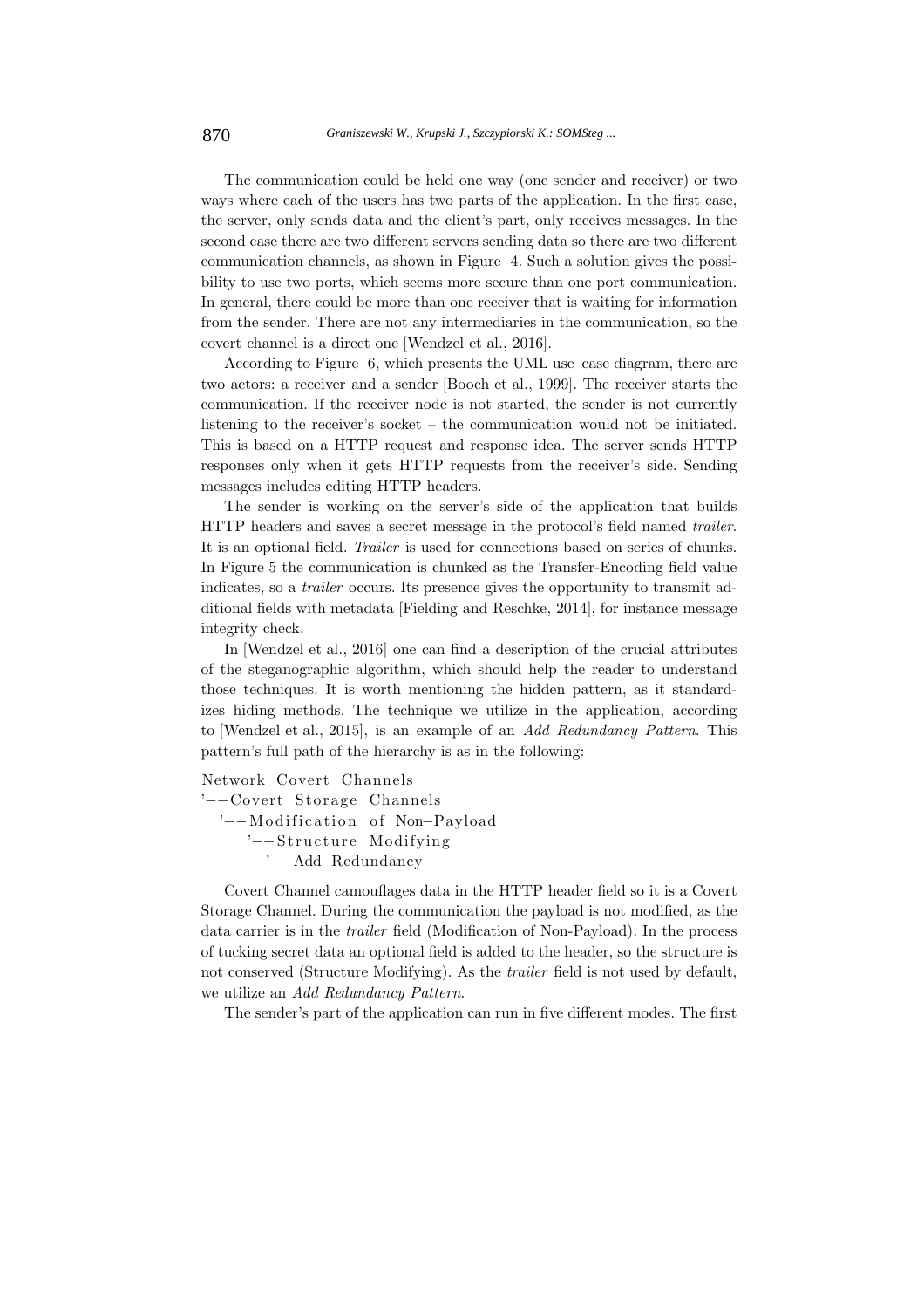

Figure 5: Caught HTTP response with covert steganographic communication made by program



**Figure 6:** Use case diagram of application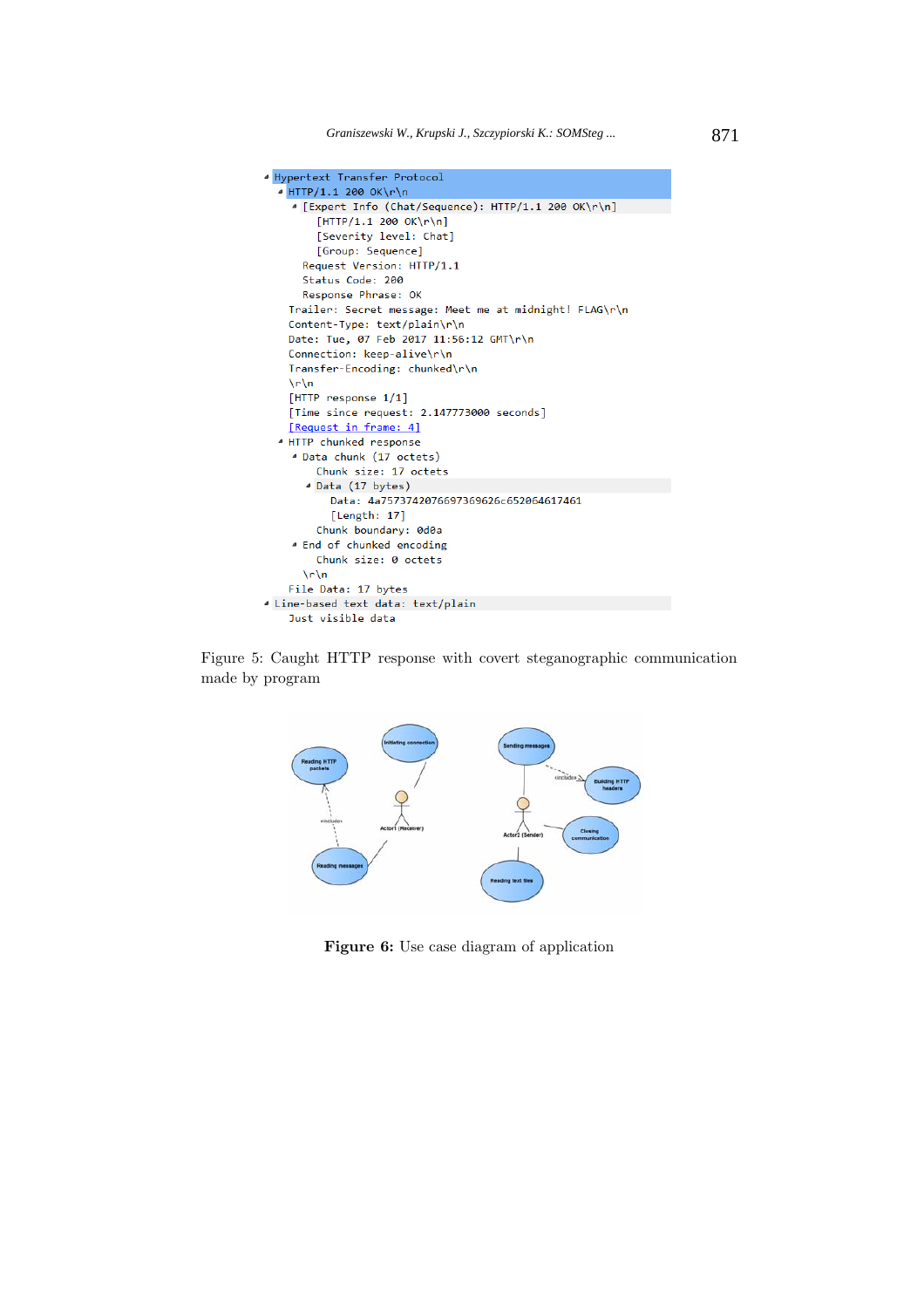one opens the program and sends the number of messages that was set. The next possibility is to send a given text in a random number of messages to the receiver. The third option is to change the port number on which the server is working<sup>5</sup>. The fourth mode is to read the text from a given file, and the last – default possibility, sends one HTTP message to the receiver. The receiver can reply via the second instance of the server using the same application but opened parallel. In this case, two-channel communication is utilized (see Figure 4).



**Figure 7:** Sequence diagram of application

Figure 7 presents the order of sequences during the communication. First, the server starts working and the sender sets the number of messages that will be transferred to the receiver. Then the server starts listening and it enables the sending of the data. In the last message there is a special flag that closes the receiver's application. While working the receiver can restart the application, and then the remaining messages will be delivered, but the previous information will be lost.

Before communication starts the client and the sender should exchange the staganographic key. The key contains the sender's IP address, port number and data carrier. The last is built in the program. One may use the following port numbers: 80, 8008, 8080. The secrets that are encapsulated in the key have to

<sup>5</sup> A few ports could be used for HTTP, e.g., 80 (so called well known port number) or alternative ports, like 8008, 8080.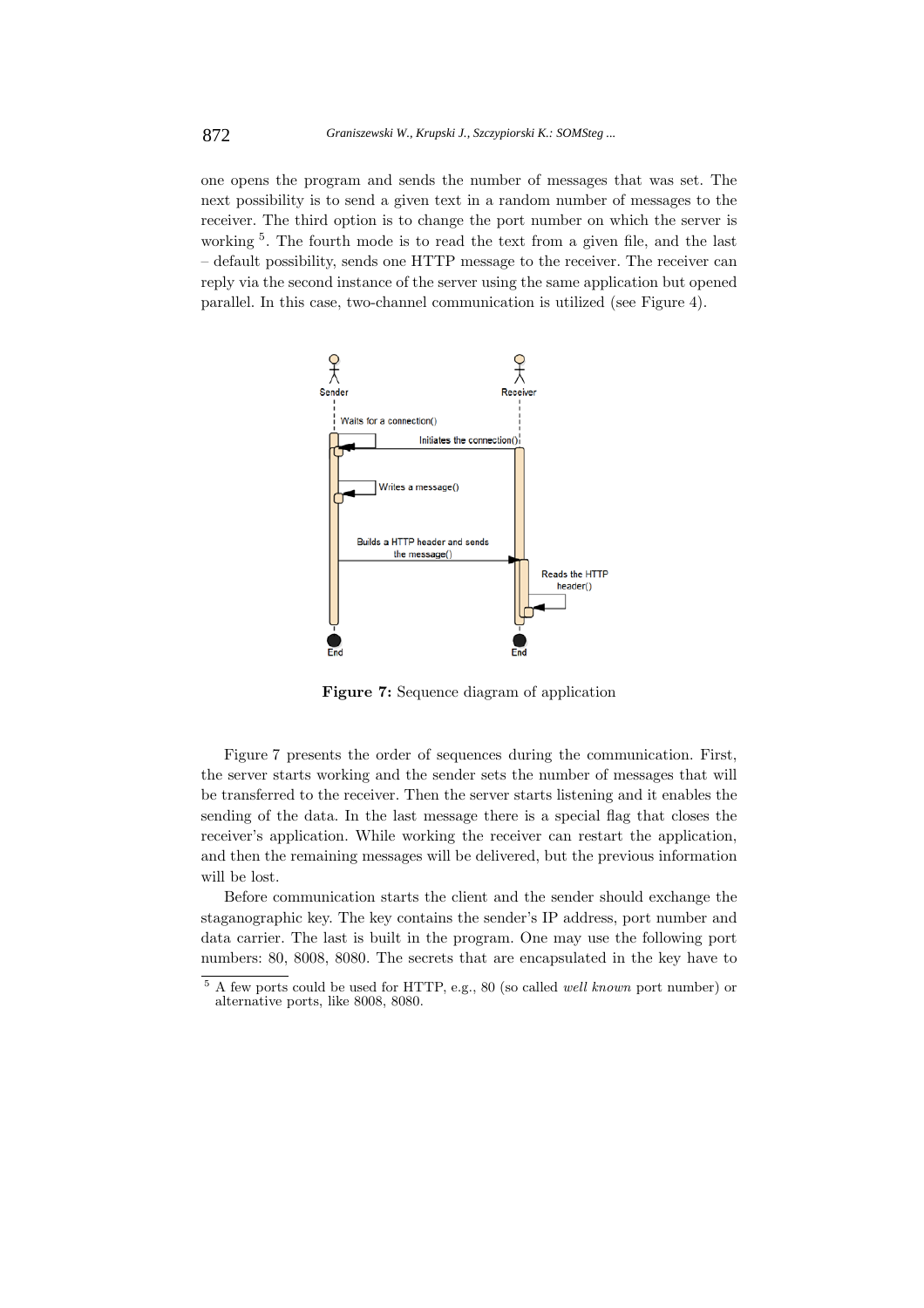be sent via a different secured channel.

Another possibility is not to use the receiver's part of the application, but instead take advantage of a protocol sniffer. This program analyses the network traffic. Sniffers capture each packet and give a possibility of reading it. One can capture all packets and look for HTTP responses and through them find the secret message. The information about the exact time of communication makes it possible to find the HTTP response edited by the application.

#### **3.2 Implementation**

The steganographic application takes advantage of Node.js – an open–source, cross–platform JavaScript runtime environment. The framework was published in late 2009 in Berlin [Surhone et al., 2010] by Ryan Dah – a member of the Joyent group and is currently developed by the Node.js foundation. This runtime environment enables the JavaScript language to make the whole server side code independently. In this the application the HTTP servers have been used.

**Listing 1:** The steganographic application default mode pseudocode

```
1 \text{server} = \text{new} \text{http. Server()}\frac{2}{3}server ( function ( request, response ) {
 \frac{4}{5}\begin{array}{c|c} \text{5} & \text{add server } \text{Listener} \{ \, \, 6 \, \, & \text{function (data) } \{ \, \, 7 \, \, & \text{data } < \!\!- \text{ text } \text{giv} \, \, & \text{textosend } < \!\!- \end{array}function (data)7 data \leq text given by the user in standard input
 8 texttosend <− data, flag
9 response: write HTTP Head (10)
10 in a field server's answer write "200"
11 in a field trailer write "texttosend")
\frac{12}{13}13 print ("Message sent")<br>14 response: write "Just
                  response: write "Just visible data" in a field
                       reserved for GET data
\begin{array}{c} 15 \\ 16 \end{array} }
16 }
17<sup>(1)</sup>) Server listens to the set port
```
The pseudocode in Listing 1 shows the default mode of the steganographic application, which will run when opened without any other parameters. In the first line the object server is created as an instance of the class HTTP server. Then in line 3 there is a function that sends the response only when given the request. The function in line 6 reads the input data from the user and assigns it to the variable texttosend. At the end of the texttosent variable there is a Flag. It is only in the last message that there is an order to stop the communication. Then in line 9 the HTTP header is created. In the field server's answer code 200 is written, in the trailer field, the variable texttosend. Then one is informed about the sent data. In line 14 the server adds to the response an additional text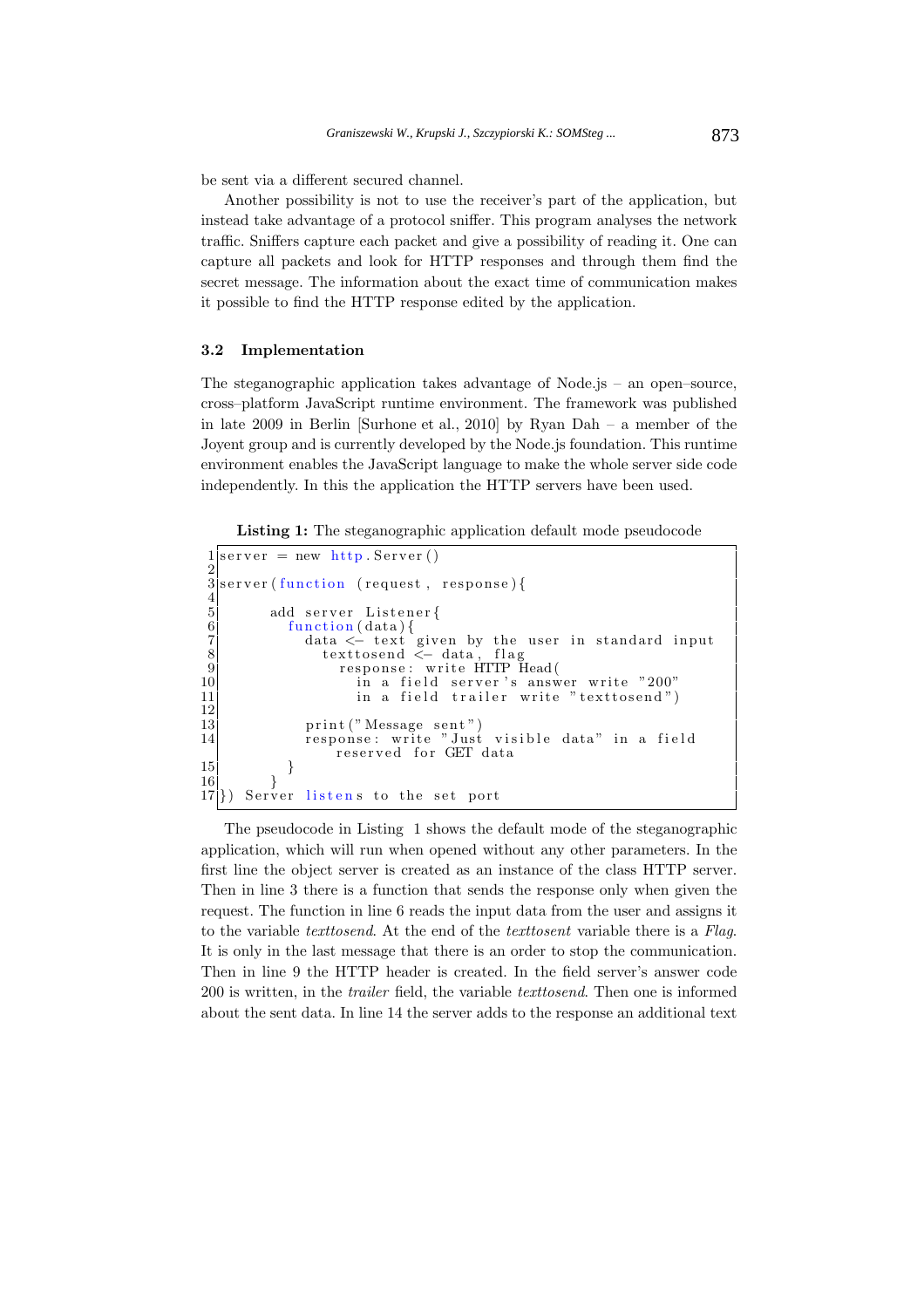for a field supposed to transfer the text. Line 17 of the listing informs us that the server listens to the selected port.

To capture traffic between the server and the client the Wireshark sniffer was used [Lamping et al., 2014]. Figure 5 shows a caught HTTP message, with a secret communication made by the application. One can learn that the packet gives a HTTP response with server code 200. Then there is information that the HTTP version is 1.1. After that there is some data about the HTTP request, for which this HTTP message is an answer. Below that, there is a trailer field in which one can find the clandestine message.

**Listing 2:** Application open file mode pseudocode

```
1 filename \leq name of the a file given by the user in standard
          input
 2Read file "filename" {<br>3 function (error,
 \begin{array}{c} 3 \\ 4 \end{array} function (error, data) {<br>\begin{array}{c} 4 \text{ if } (\text{error}) \text{ throw error} \end{array}4 if (error) throw error text <− data
 6 print "In the file there is a text: "
                        print text
                        length <−text . length
\begin{array}{c} 5 \\ 6 \\ 7 \\ 8 \\ 9 \\ 10 \end{array}\begin{array}{c|c} \text{10} & \text{while } (i < \text{length}) \{11\} \end{array}\left| \begin{array}{ccc} 11 & & & \dots \end{array} \right||12| }
13
14 server = new http. Server ()
15 \\ 1616 server (function (request, response) {<br>17
\left| \frac{17}{12} \right| ...
18 })Server listens to the set port
19
20 }
21<sup>\mid</sup>
```
Listing 2 is the application's open file mode. In the beginning the file name is taken from the user. Then the reading file function checks whether there are any errors. In line 5 the data typed by the user is assigned to the text variable. Then the console shows the loaded text. In the while loop the text is cut into smaller pieces. In line 14 of the listing a new instance of a class HTTP server is created. This is the algorithm for creating an application server similar to that shown in Listing 1.

In Listing 3, at the beginning of the receiver's side of the application, the basic HTTP request options are set. The most important setting is the GET method in which data would be sent. Then the data is processed. Next in line 12 the secret message is read. Then the existence of the flag is checked. If there is a flag, this means that the last part of the message is processed. After printing the text, the process is closed. In lines 22 and 23 there is a condition that shows errors only if they occur.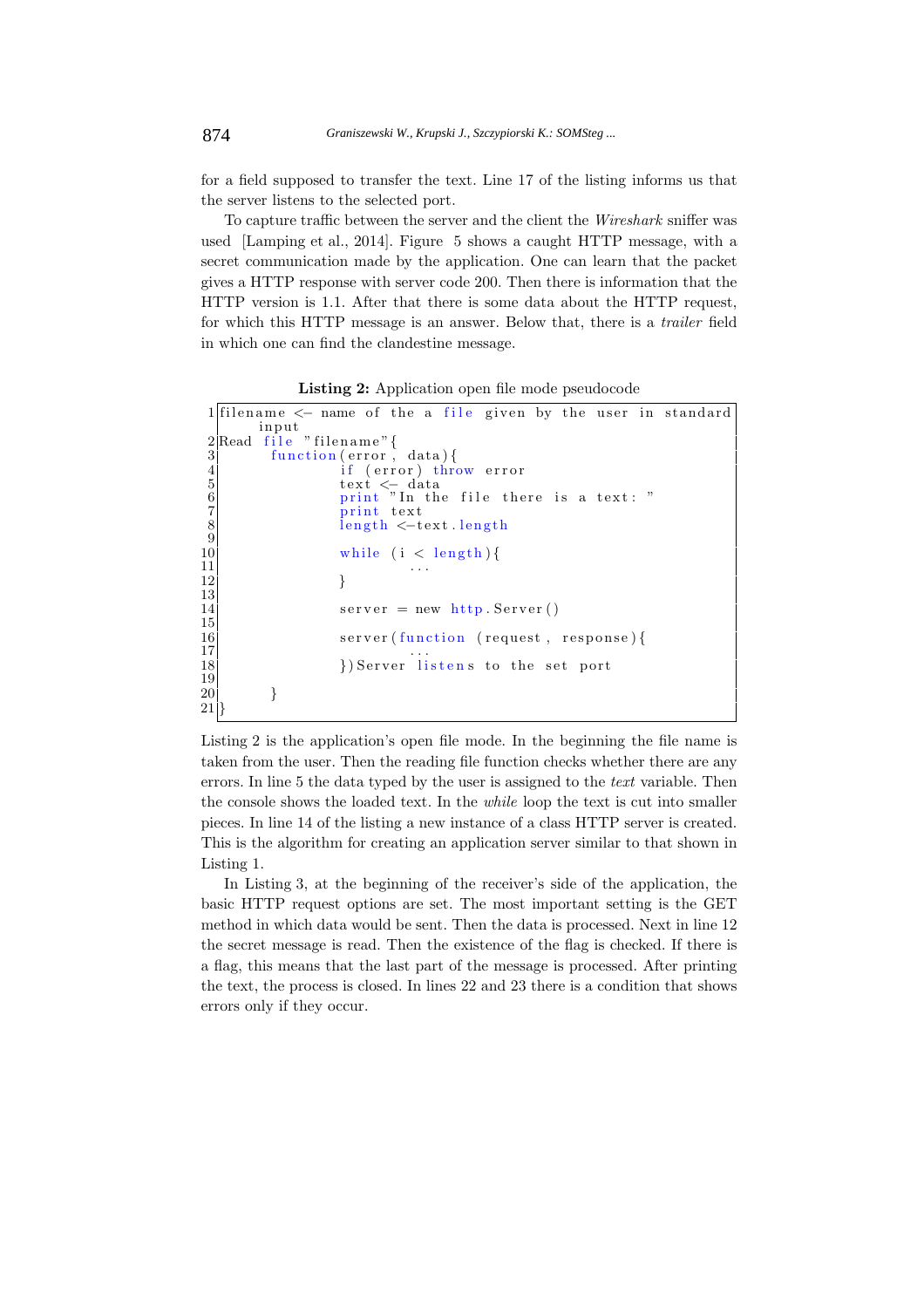Listing 3: Receiver's side of steganographic application pseudocode

```
1|create http request {<br>2\frac{\text{host}}{\text{cost}} < - "192.168.50.50"
 3 port <- "2015"
 4|\mathbf{u}\mathbf{r}| \leq "/"
 5 \text{ method } \leq v get"}
 6
   7 function ( response ) {
 \begin{array}{c} 7 \\ 8 \\ 9 \end{array}response: read text from GET data field
\begin{array}{c} 10 \\ 11 \\ 12 \\ 13 \end{array}11 response(function(){<br>12 data <− text from trailer field
13 end <− last 4 characters of the data
14 if (end == "flag"){<br>15 data <− data without last 4 characters
16 print data
17 exit
18 }
19 print data
           \})
\frac{20}{21}<br>\frac{22}{23}response (function (error) {
                      print error
           )\frac{24}{25}\overline{26}
```
In Figure 8 one can notice communication from the perspective of the Wireshark packet catcher. In this example the application sends only one message. There are nine datagrams that contain seven TCP and two HTTP protocols.

| No. Time | <b>Source</b>                 | <b>Destination</b> | Protocol    | Info<br>Lenath                            |
|----------|-------------------------------|--------------------|-------------|-------------------------------------------|
|          | 1 0.000000000 192.168.222.130 | 192.168.222.1      | <b>TCP</b>  | 74 43264-2015 [SYN] Sea=0 Win=29200 Len=  |
|          | 2 0.000210000 192.168.222.1   | 192.168.222.130    | <b>TCP</b>  | 74 2015-43264 [SYN, ACK] Seq=0 Ack=1 Win  |
|          | 3 0.000582000 192.168.222.130 | 192.168.222.1      | <b>TCP</b>  | 66 43264-2015 [ACK] Seq=1 Ack=1 Win=2931  |
|          | 4 0.001915000 192.168.222.130 | 192.168.222.1      | <b>HTTP</b> | 134 GET / HTTP/1.1                        |
|          | 5 0.050597000 192.168.222.1   | 192.168.222.130    | <b>TCP</b>  | 66 2015-43264 [ACK] Seq=1 Ack=69 win=665  |
|          | 6 1.477003000 192.168.222.1   | 192.168.222.130    | <b>HTTP</b> | 269 HTTP/1.1 200 OK (text/plain)          |
|          | 7 1.477158000 192.168.222.130 | 192.168.222.1      | <b>TCP</b>  | 66 43264-2015 [ACK] Seq=69 Ack=204 Win=3  |
|          | 8 1.481278000 192.168.222.130 | 192.168.222.1      | <b>TCP</b>  | 66 43264-2015 [FIN, ACK] Sea=69 Ack=204 \ |
|          | 9 1.481326000 192.168.222.1   | 192.168.222.130    | <b>TCP</b>  | 66 2015-43264 [ACK] Seq=204 Ack=70 Win=6  |

| No. Info                                                                                                     |  |  |  |  |  |
|--------------------------------------------------------------------------------------------------------------|--|--|--|--|--|
| 1 43264-2015 [SYN] Seq=0 Win=29200 Len=0 MSS=1460 SACK PERM=1 TSval=4294941719 TSecr=0 WS=128                |  |  |  |  |  |
| 2 2015-43264 [SYN, ACK] Seg=0 Ack=1 Win=8192 Len=0 MSS=1460 WS=256 SACK PERM=1 TSyal=392533 TSecr=4294941719 |  |  |  |  |  |
| 3 43264-2015 [ACK] Seq=1 Ack=1 Win=29312 Len=0 TSval=4294941719 TSecr=392533                                 |  |  |  |  |  |
| 4 GET / $HTTP/1.1$                                                                                           |  |  |  |  |  |
| 5 2015-43264 [ACK] Seg=1 Ack=69 Win=66560 Len=0 TSval=392538 TSecr=4294941719                                |  |  |  |  |  |
| $6$ HTTP/1.1 200 OK (text/plain)                                                                             |  |  |  |  |  |
| 7 43264-2015 [ACK] Seg=69 Ack=204 Win=30336 Len=0 TSval=4294942088 TSecr=392681                              |  |  |  |  |  |
| 8 43264-2015 FIN. ACK] Seg=69 Ack=204 Win=30336 Len=0 TSyal=4294942089 TSecr=392681                          |  |  |  |  |  |
| 9 2015-43264 [ACK] Seg=204 Ack=70 Win=66560 Len=0 TSval=392681 TSecr=4294942089                              |  |  |  |  |  |

Figure 8: Packets caught during one–message communication made by application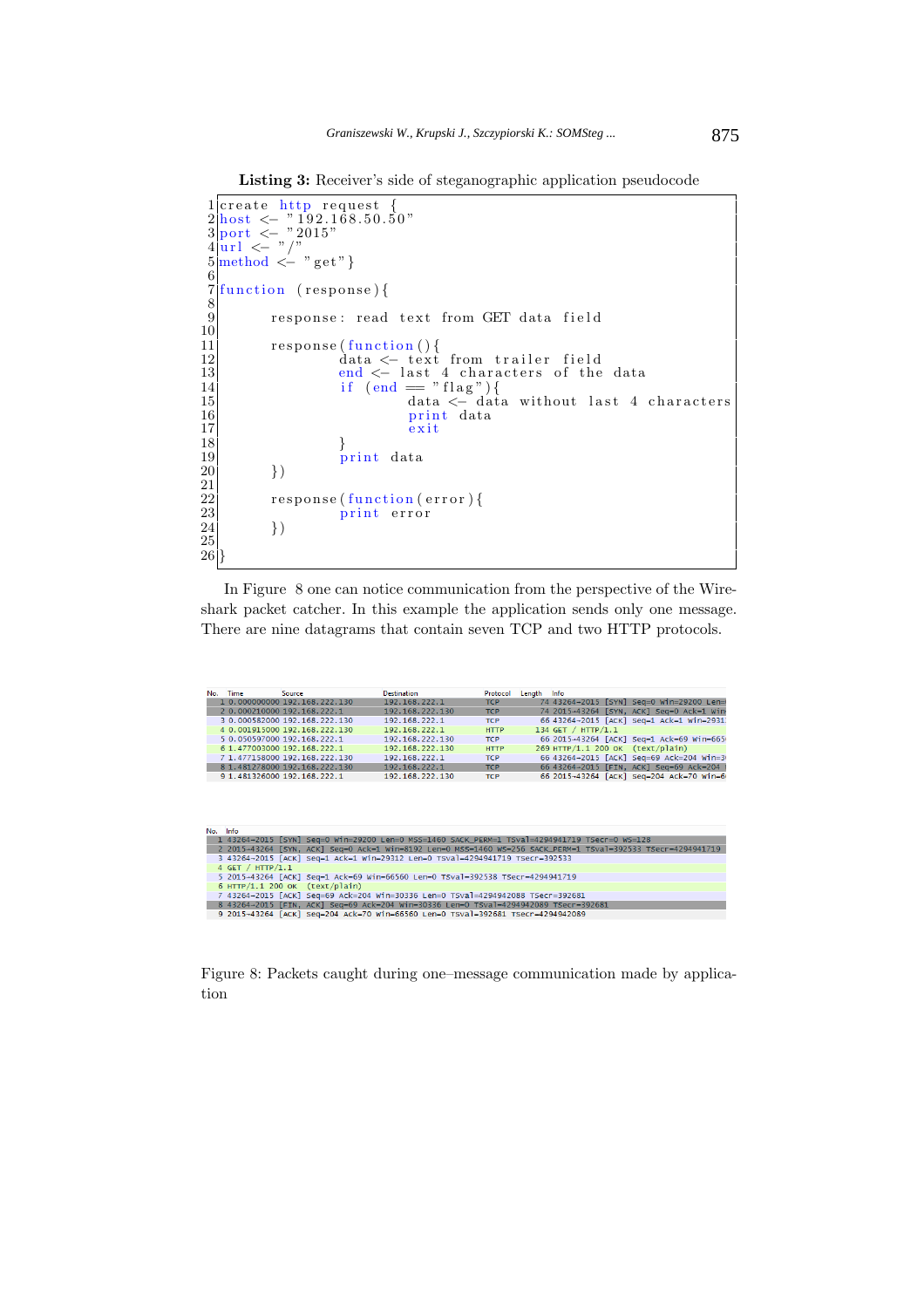Node.js servers use, like all other web applications, the TCP protocol as the Transport Layer Protocol. The Node.js HTTP server is inherited from the Node.js TCP server. This state of affairs is not a coincidence. When users send data via the Internet, they want to be sure that the data will be delivered. The TCP protocol gives users this assurance. Three TCP segments are sent from the sender to the receiver, and they establish the connection. To have reliable communication there is a three–way handshake. After that the fourth segment is the HTTP request with the information. Then the sender transmits the TCP segment and a secret message hidden in the HTTP header. The last TCP segment informs the server and then the client about the end of the communication. An interesting fact is that the TCP segments have approximately 50 bytes, whereas HTTP messages are two to four times bigger. In this simulation the secret data was very short: four characters plus a flag.

### **4 Steganalysis tool for covert channel detection**

The most practical method is to check whether there are any patterns or anomalies in the sizes of the protocol's messages. Since their introduction, machine learning techniques (formerly known as Artificial Intelligence - AI), have been successfully implemented. Among them we can distinguish [Mohd et al., 2016]:

- **–** unsupervised learning, e.g., Support Vector Machine,
- **–** supervised learning, e.g., Self Organizing Maps (SOM).

#### **4.1 SOMs for anomaly detection**

In our tests for anomaly detection we selected Self Organizing Maps (SOMs), which were developed by Kohonen [Kohonen, 1982]. They can be used also for classification of the given objects. Kohonen Network is a special example of neural networks that during learning do not need any kind of supervision and have been successfully implemented in many network anomaly detection system [Rhodes et al., 2000, Feyereisl and Aickelin, 2009].

### **4.2 Learning and testing of SOM**

The basic part of SOM is a neuron. All neurons create a grid. The topology of the map is established by a neighborhood relation of the neurons. After all iterations, the grid gains its structure, i.e., contiguous neurons do not significantly stand out as their weight vectors are similar [Vesanto et al., 2000].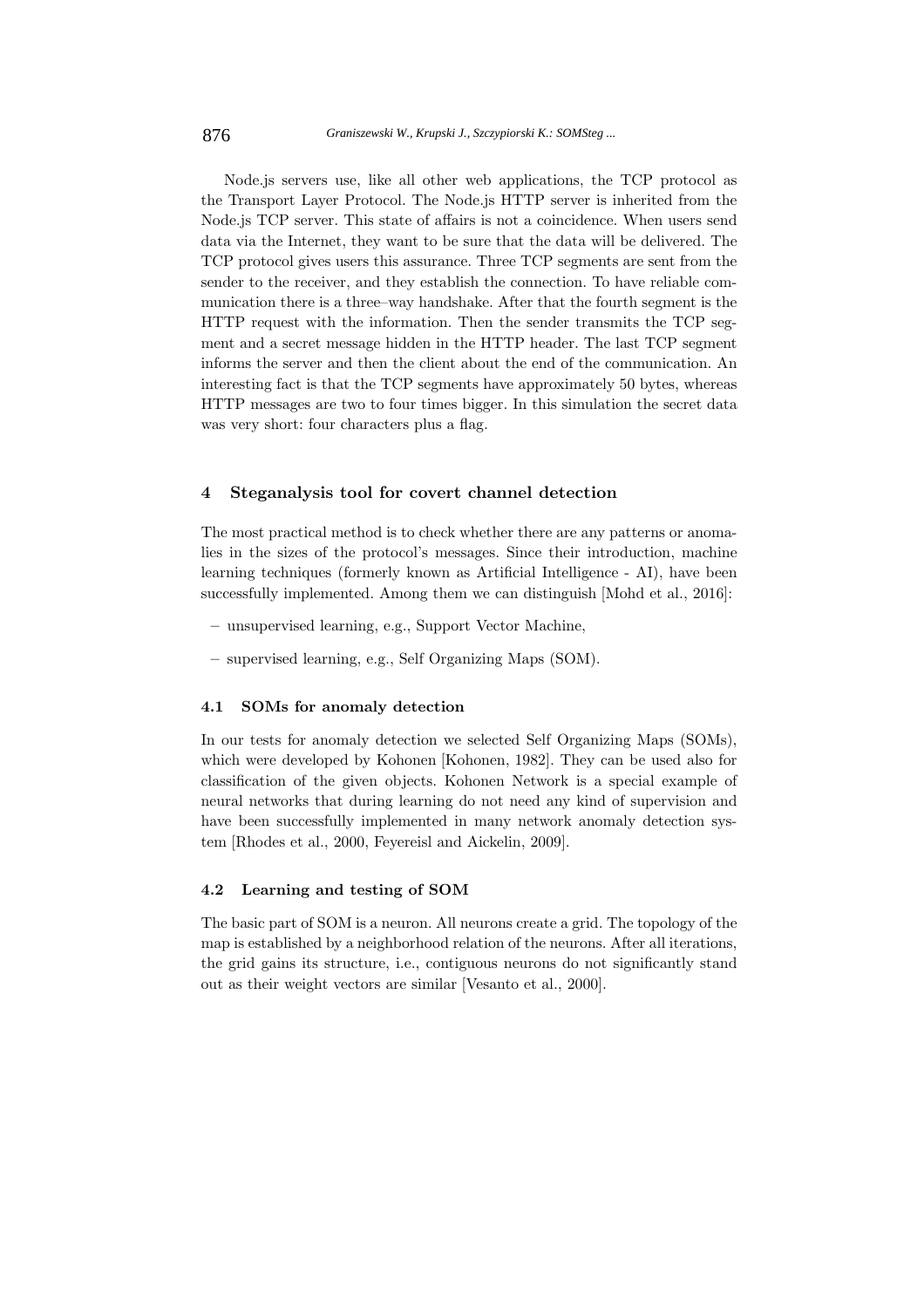The network operation consists of two phases: learning and testing. The tests use the Matlab program and SOM Toolbox for Matlab 5 made by Juha Vesanto, Johan Himberg, Esa Alhoniemi and Juha Parhankangas [Vesanto et al., 2000].

In the learning phase, Kohonen Networks use clustering algorithms such as k–means. In each iteration, the random vector of the input data is selected and the distances between it and the SOM weight vectors are calculated. After finding the most similar neuron's weight vector to the input data (called Best Matching Unit –  $BMU$ , the locations of all weight vectors are updated. They are moved towards the input vector. The map created by the tool presents a unified distance matrix, which consists of the distances between SOM units.

After each iteration, weight of the BMU is updated accordingly:

$$
W_v(s+1) = W_v(s) + \Delta W_v(s+1)
$$
\n(1)

 $\Delta W_v(s+1)$  is the change in the unit's weight, given by formula (2):

$$
\Delta W_v = \theta(u, v, s)\alpha(s)(D(t) - W_v(s)),\tag{2}
$$

where:

- **–** s the current iteration,
- **–** λ the iteration limit,
- $t$  the index of the target input data vector in the input data set **D**,
- $-D(t)$  a target input data vector,
- **–** v the index of the node in the map,
- $W_v$  the current weight vector of node v,
- $u$  the index of the best matching unit (BMU) in the map,
- $-\theta(u, v, s)$  a restraint due to distance from BMU, usually called the neighborhood function,
- $-\alpha(s)$  a learning restraint due to iteration progress.

A graphical representation of the matrix reveals the cluster build of SOM. In Figure 9 one can notice an orange dot that represents the location of an input data vector and a set of neurons with highlighted green BMU. The picture shows one iteration, when the whole set is being updated. A considerable advantage of these maps is to search for any kind of structure or pattern that an analyst could not identify.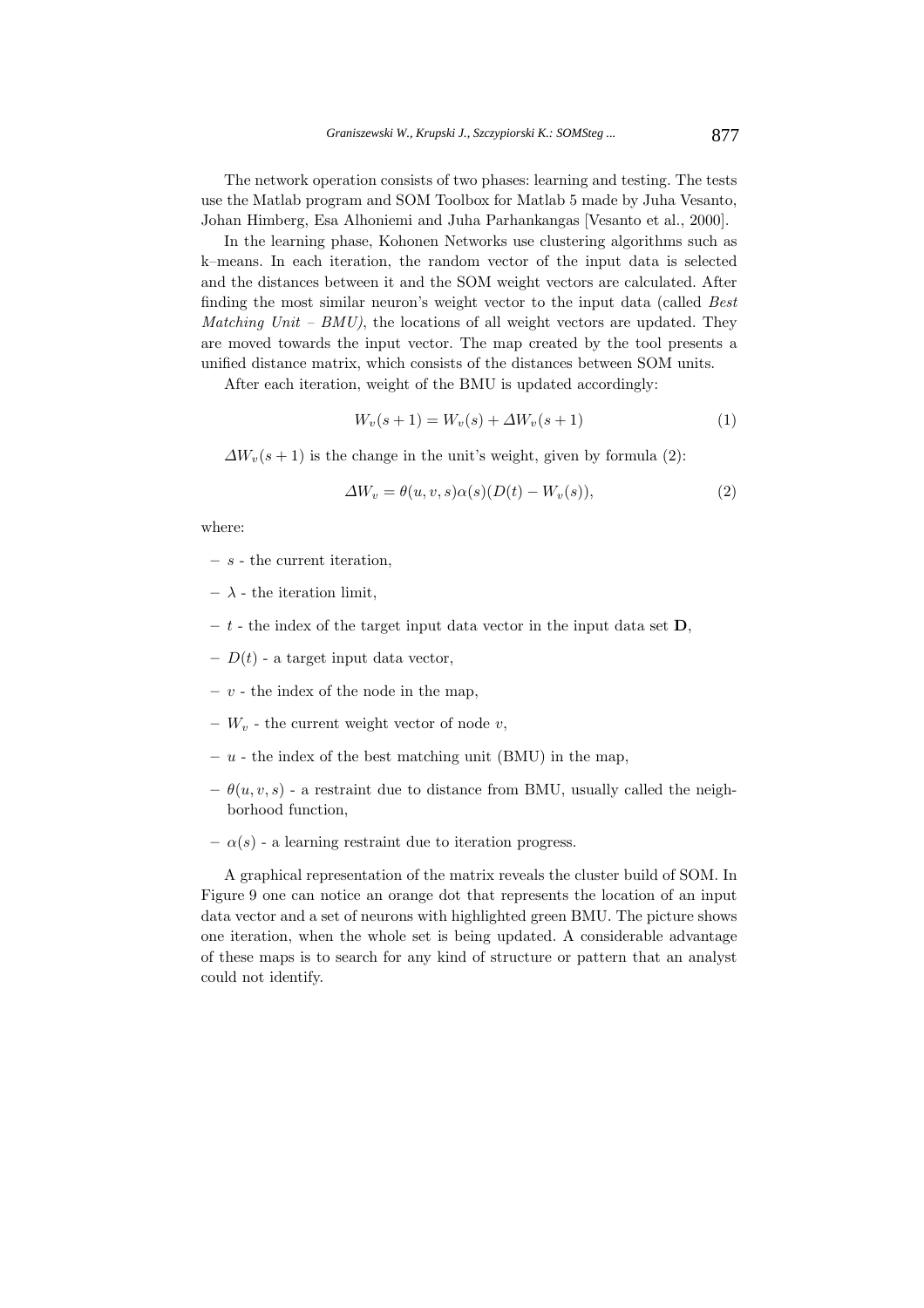

**Figure 9:** One iteration in SOM learning phase

# **5 Test results of SOM usage for anomaly detection**

The results of these tests are devoted to finding any anomalies in the network traffic made by the application presented in Section 3. The simplest way to find something different in a big stream of data is to compare each stream's object.

#### **5.1 Test data set**

In the application, the communication is based on one type of Application Layer protocol – HTTP. It is important that the packets with edited headers, i.e., with secret data, do not stand out when compared with typical HTTP traffic. In the tests there will be 10 samples with 1000 HTTP protocols each. Samples come from:

- 1. browsing the Acer company webpage (A),
- 2. browsing the Cisco company webpage (C),
- 3. browsing the Dell company webpage (D),
- 4. browsing the Faculty of Electrical Engineering at Warsaw University of Technology webpage (E),
- 5. browsing the HP company webpage (H),
- 6. browsing the Intel company webpage (I),
- 7. browsing the Logitech company webpage (L),
- 8. browsing the Node.js framework webpage (N),
- 9. browsing the Oracle company webpage (O),
- 10. using our steganographic application with different settings(S).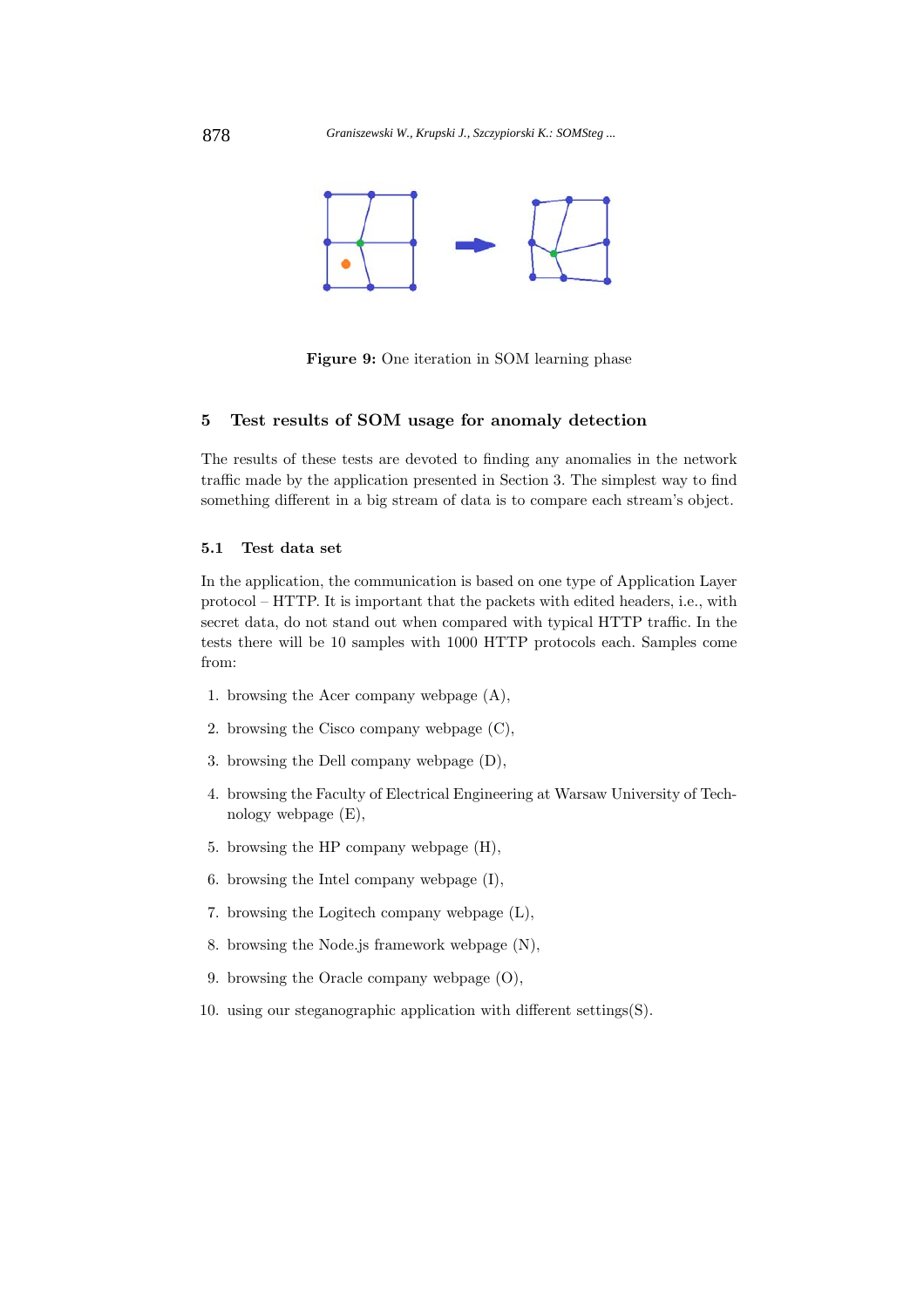#### **5.2 Substring preparation**

To check the usefulness of the application in tests, a long message will be sent. When one wants to send just a few short messages, this will not be as abnormal as sending a much bigger piece of text. In tests the server will send a 1000– character text from a file.

Listing 4 shows the algorithm that cuts a given text into random parts. In the while loop random variables are made, and they are drawn between variables named minimum and maximum. For every substring a new variable is drawn, which cuts out the next group of characters from the text. As long as  $i$  is smaller than the length, a new random variable is created. For security reasons, the if statement in line 7 checks whether the length of a substring is bigger than the whole text. Then in the message array substrings are saved. The counter  $i$ becomes the pointer to the last letter of the text saved in the message array.

Listing 4: Pseudocode of algorithm that cuts text from file into substrings

 $1 | j < -0;$  $2 | i < -0;$ 3 while  $(i < length)$  {  $r$ andom  $\leq$  a random number between minimum and maximum 6  $7$  if (i+random > length) 8 random <− lenght −i; 9 10 message [j] <− substring of text between i and random<br>11 i <− i+1; 11  $j \leftarrow j + 1;$  $12$  i  $\leftarrow$  i  $+$  random; 13 }

#### **5.3 Anomalies pattern detection in HTTP traffic**

The tests will check the impact of the variables minimum and maximum for the detection of any patterns in HTTP messages made by the program. For every test a text consisting of 1000 characters was loaded to the steganographic application, and then the text was sent in parts of random length. During communication the packet sniffer was opened, and it recorded every packet. The presence of the HTTP protocol in each IP datagram was checked. Thereafter, for the analysis, 1000 HTTP protocols were taken. Then these packets' lengths were put into the matrix with nine other samples of 1000 HTTP protocols each, making the matrix 10x1001, where there were labels in the last column.

#### **5.3.1 Sizes of HTTP messages in test**

Table 1 contains the minimum and maximum values for each of the six tests. The first column, named Message length, shows the range of drawing a random length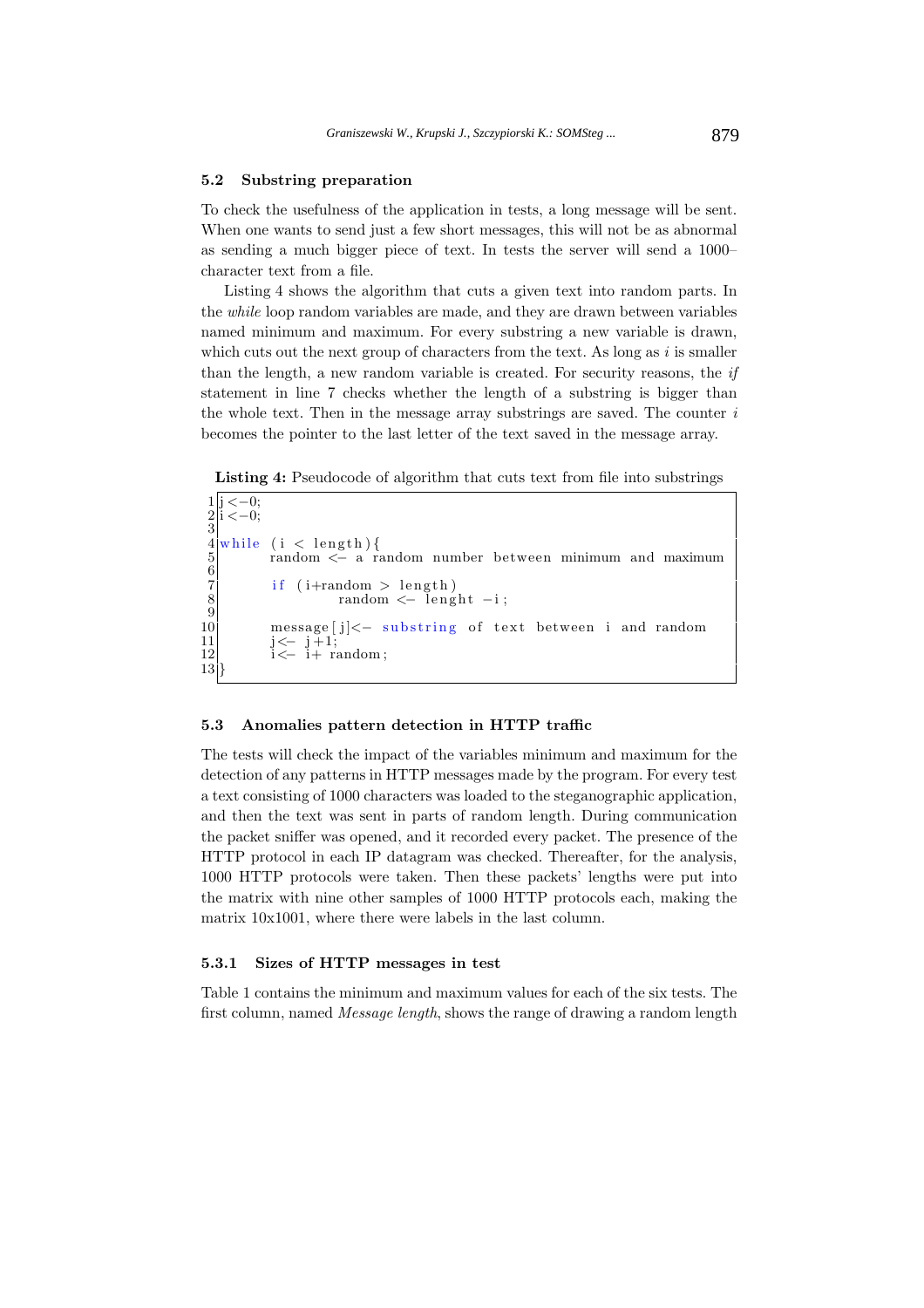of the substring of the given 1000 character text. The next column presents the same numbers but as a percentages of the 1000 character text that is being sent. The third column shows the range of the ballast in every HTTP request. This kind of extra data was introduced due to the conclusions from the test presented in Subsection 5.3.2.

| Message length % of text |                  | HTTP request ballast  |
|--------------------------|------------------|-----------------------|
| 1 10 to 200              | $1\%$ to $20\%$  |                       |
| 2 10 to 200              | $1\%$ to $20\%$  | $10 \text{ to } 20$   |
| 3 10 to 200              | $1\%$ to $20\%$  | $10 \text{ to } 100$  |
| $\sqrt{4}$ 10 to 400     | $1\%$ to $40\%$  | $10 \text{ to } 200$  |
| $5100 \text{ to } 500$   | $10\%$ to $50\%$ | $100 \text{ to } 500$ |
| $650 \text{ to } 300$    | $5\%$ to $30\%$  | 50 to 300             |

**Table 1:** Sizes of HTTP messages in tests

Tests 1, 2 and 3 have the same range of substrings when sending HTTP responses. The difference between them is that in the first case extra data are not added to the receiver's side. In test number 2, one adds from 10 to 20 ballast signs to the HTTP request. The number of characters 10 and 20 stand for 1% and 2% of the 1000 characters text that is being sent through the HTTP response.

In tests 1 to 4 the range of random substrings of the text is huge. It means that a message (1000 characters in length) will be cut into only a few pieces. This special concept's aim is to result in disorder in the HTTP message sizes. Only test number 5 has a very big minimum variable for both sides.

From test 2 until the last one, random data will also be added to the HTTP request. On the receiver's side, the random variables in the range are also wide. This method has to hide the trend of identical HTTP messages made by the receiver's side of the program. Half of all HTTP messages made by the application are HTTP requests made by the client.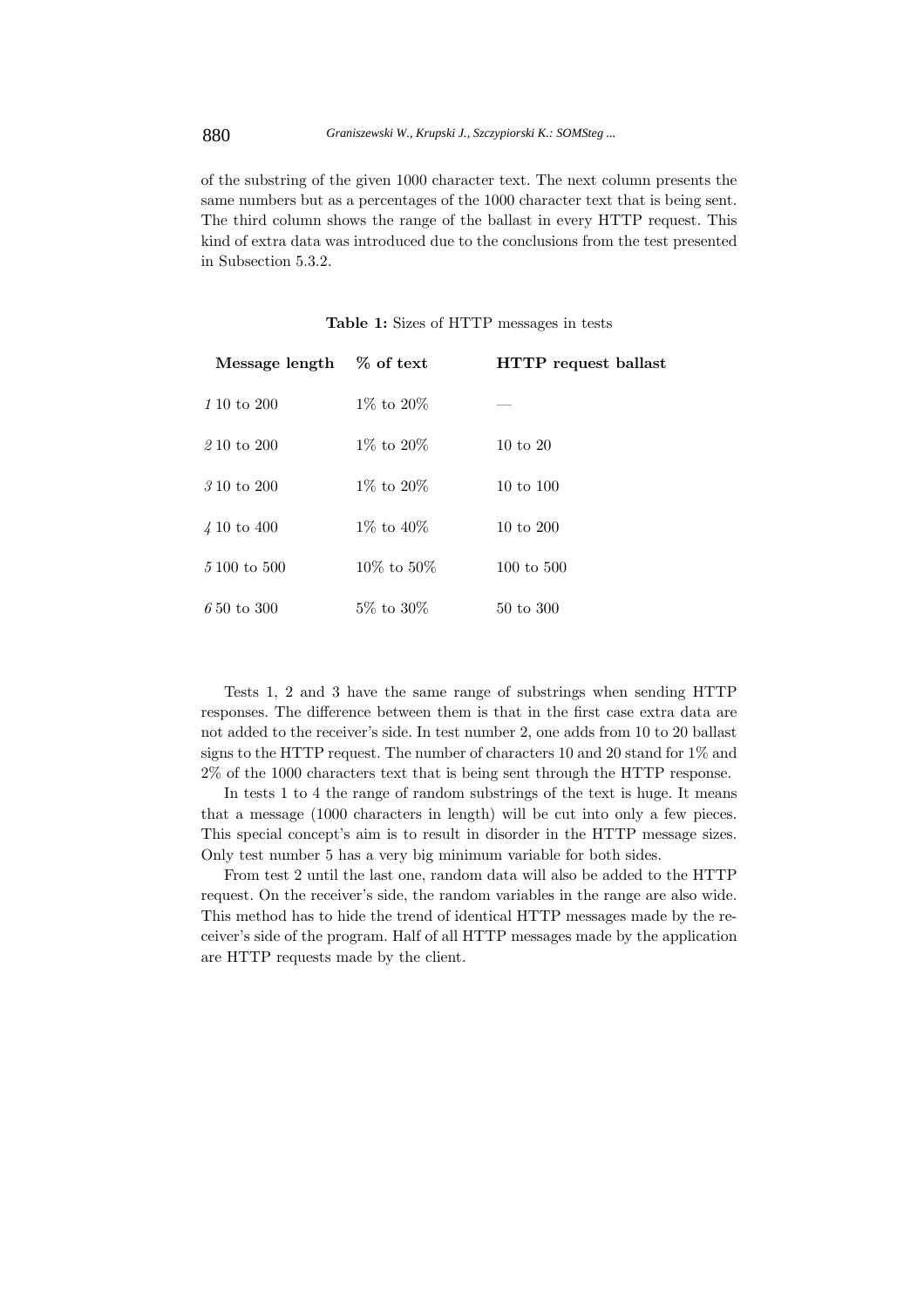## **5.3.2 Test for random variables in range 1%–20% without additional characters**

Figure 10 shows the result of the test. One can notice that each label stands for the 1000 sample set. Two labels are not visible. This means that for the SOM only eight samples are unique. Matlab shows only one label if the others are similar to it. That means that samples O and N are hidden. After removing visible labels, N and O show up. N is very similar to the A label, because it was in the same cell as A before and O in its turn is similar to the I label.



Figure 10: Test 1: Result of SOM for random variables in range 1%–20% without additional characters

The colored scale on the right side of the map stands for all possible subspecies in the data set. This test showed that steganographic packets are in a red subspecies only. All other HTTP messages are in blue subspecies. In addition, the S label is very far away in the diagram from the other labels, the majority of which are in the center of the SOM. This result means that steganographic messages do stand out from the rest of the samples.

The main reason for the fact that in test 1 steganographic packets were not like the other messages is the structure of the program. The covert channel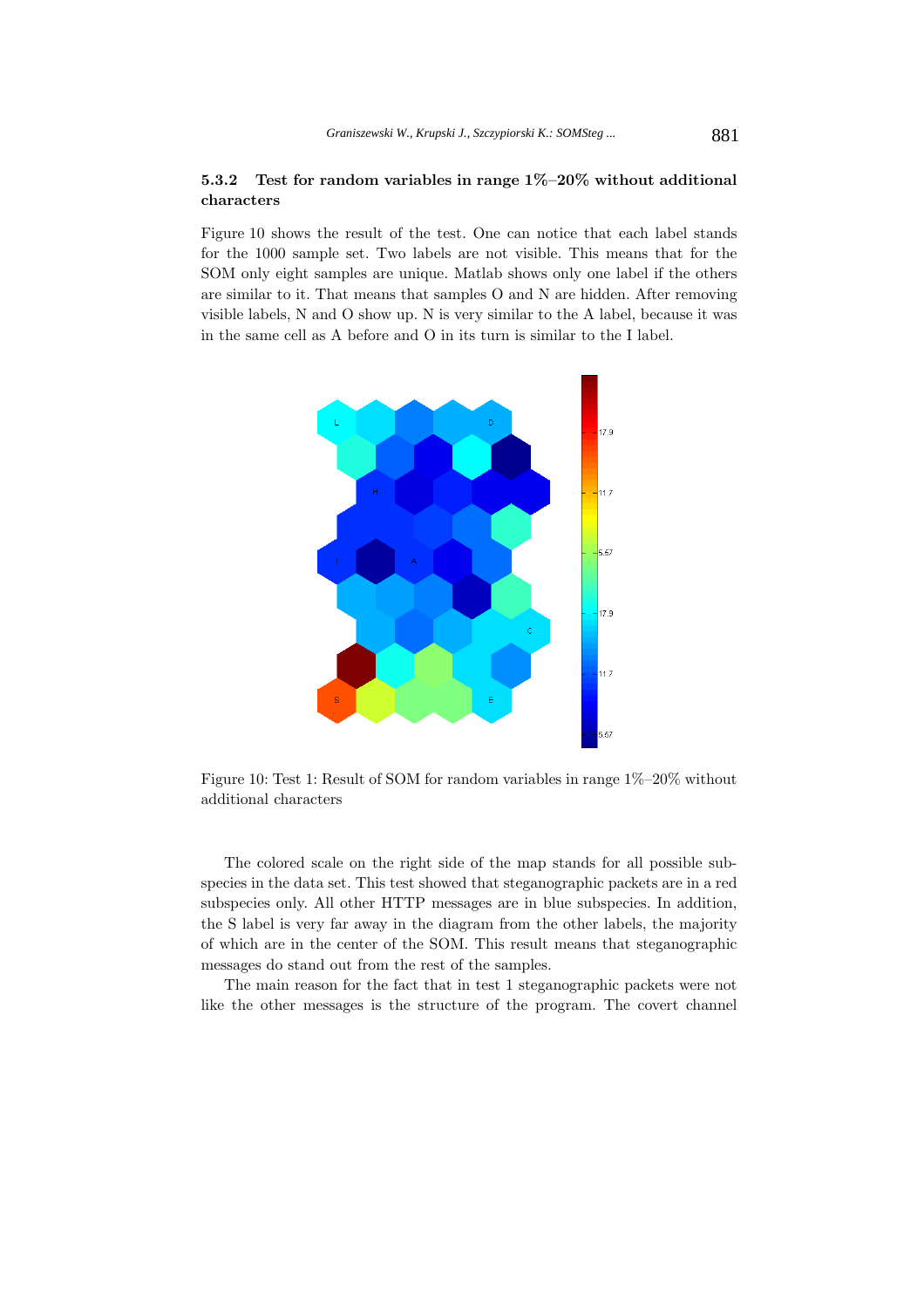operates on the HTTP request and response mechanism. In test 1 all HTTP responses from the server were differentiated. On the other hand, all HTTP requests from the client were equal to 99 bytes. To change this trend there should be added random strings to the HTTP request on the client's side.

# **5.3.3 Test for random variables in range 1%–20% with additional 10 to 20 characters**

Figure 11 shows the results of the second test. One can notice that the S label is still in a different color subspecies. There is a slight difference between the results from the first test, and the S sample is located in a slightly lighter color. This means that steganographic HTTP messages do assimilate to the rest of the HTTP messages. The idea of adding random data to the HTTP request improved the program's detection by other applications.



Figure 11: Test 2: Result of SOM for random variables in range 1%–20% with additional 10 to 20 characters

The graphic arrangement of the labels is also unquestionably crucial. Labels S, D, E and L are located at the corners of the map. The A and C labels are very close to the right in the center. There is not just one agglomeration of labels.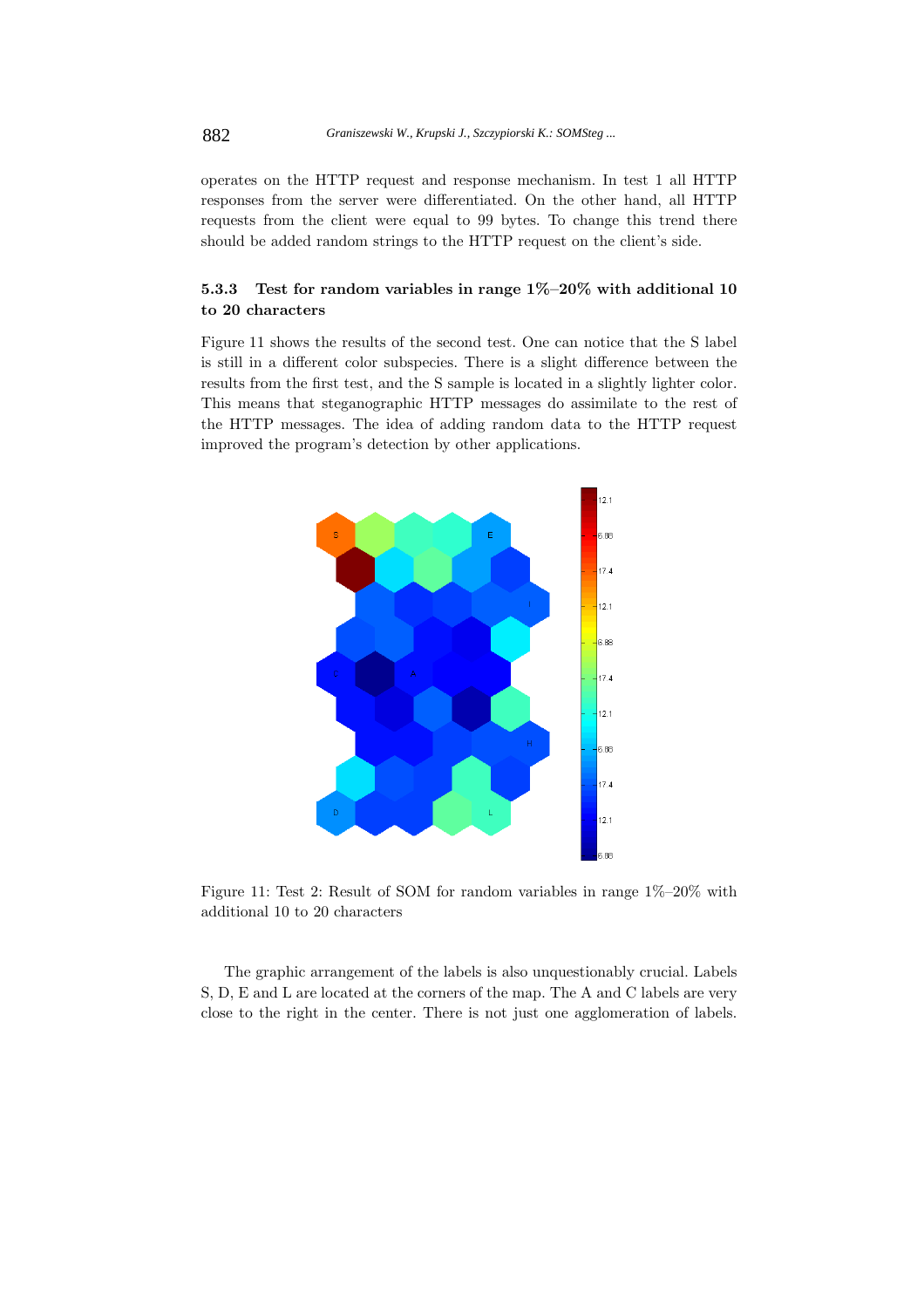This tendency means that every sample of packets is a little different and the S label does not stand out in this comparison. As in the first test, label N is very similar to label A and O to I. That is why N and O are hidden.

# **5.3.4 Test for random variables in range 1%–20% with additional 10 to 100 characters**

Figure 12 presents the results of the next test. The label symbolizing the packets of the steganographic application lies on an orange cell, like the D and H labels. This is a satisfactory result. S is still different from the majority of the samples but it is more similar to them than in the previous test. The interesting thing is that the label L is now an outlier. In addition, the I label lies in a more intensive colored cell than the steganographic samples. The SOM of the result of the test 3 has no labels in blue colors, which means the S label is much more similar to the whole group when compared to the previous tests. Only two labels, A and C, are light green.



Figure 12: Test 3: Result of SOM for random variables in range 1%–20% with additional 10 to 100 characters

The SOM in Figure 12 is similar to the previous (Figure 11). There is neither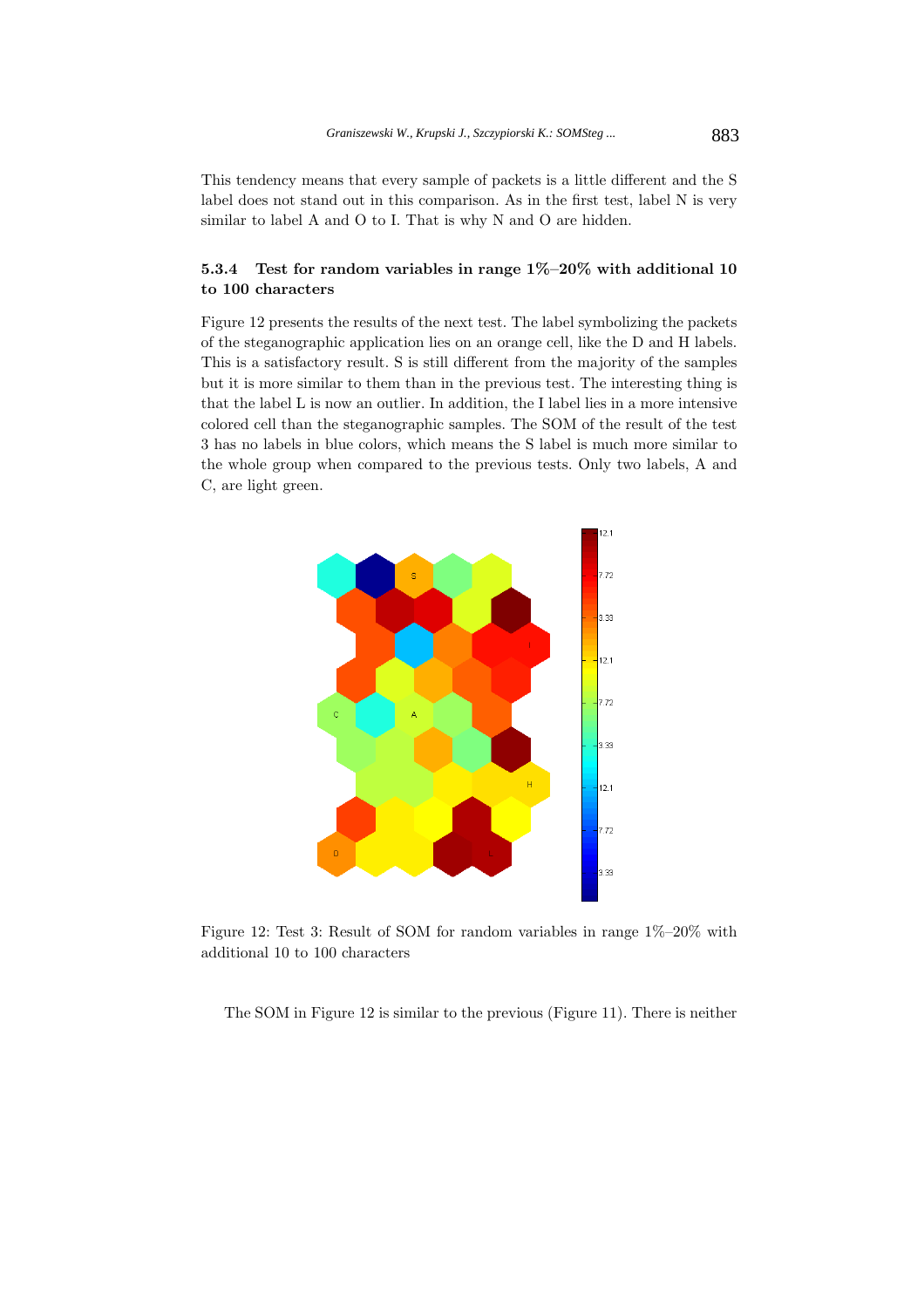an agglomeration nor small groups of samples. In this test label E is hidden, and after disabling all other labels, the E character shows up in the same place as the S label. This is a promising development in the HTTP message comparison tests. However, in this test the N label is still hidden under A and O in the same place as I.

# **5.3.5 Test for random variables in range 1%–40% with additional 10 to 200 characters**

Figure 13 shows the SOM that is the result of the next test. There are no considerable differences between this result and the SOM from Figure 11. In this test the only difference from the previous one is the maximum range of random drawings for the sizes of the HTTP request and HTTP response. It seems that the changes in these variables do not affect the Kohonen's Map. This idea just rescaled the map. In the previous SOM, the S label was at the top while now it is at the map's bottom.



Figure 13: Test 4: Result of SOM for random variables in range 1%–40% with additional 10 to 200 characters

One can notice that still labels N and O are hidden under the same labels as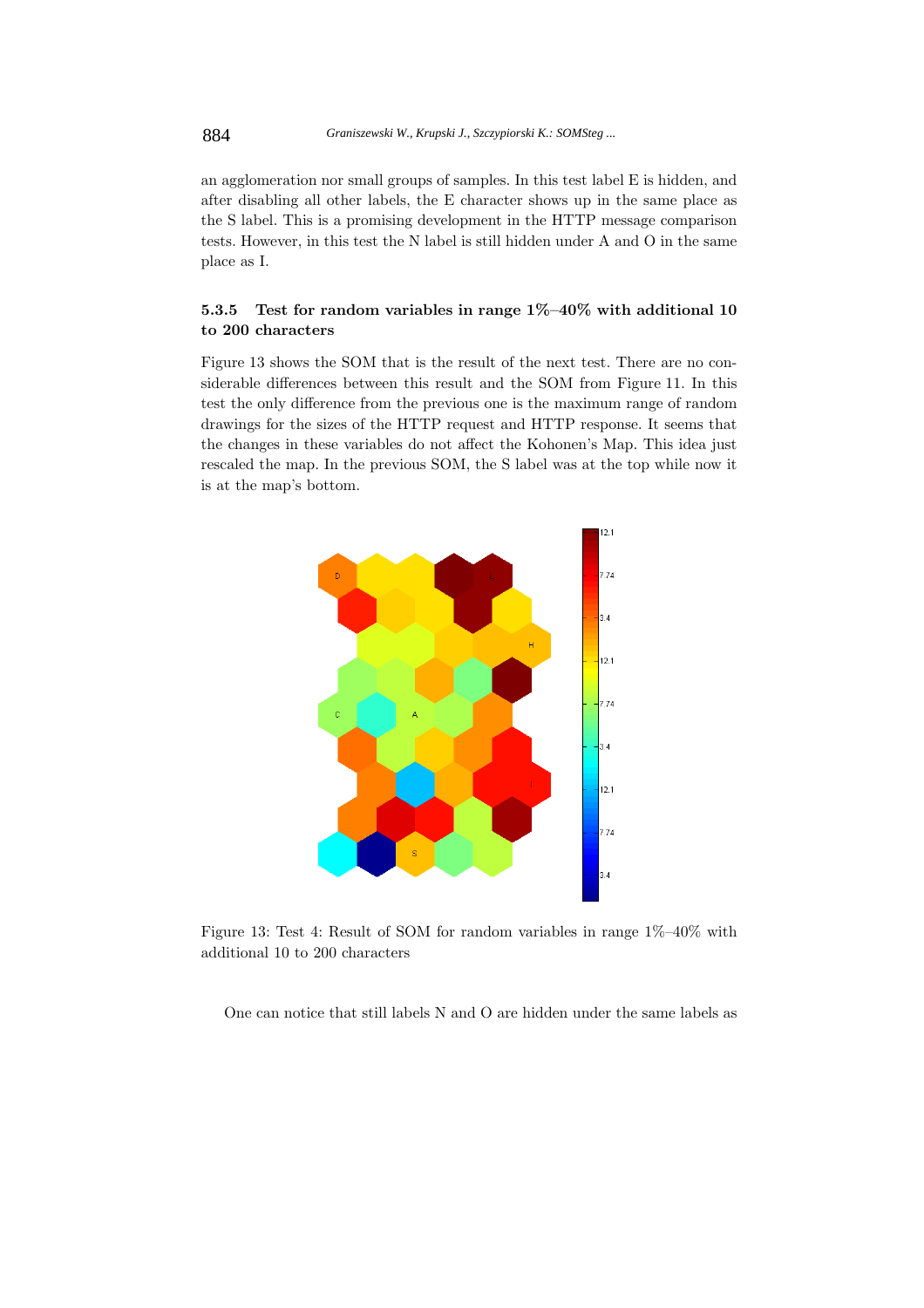before. The E label is under S. All labels are still separately located.

# **5.3.6 Test for random variables in range 10%–50% with additional 100 to 500 characters**

Figure 14 shows the results of the next test. There is a rapid change in the colors of the subspecies. S is now in the sea–green color. The analysis shows that it is generally a very close subspecies to A and the hidden N and E. This test shows that the bigger range in the random variables for the client's HTTP request really camouflages the steganographic communication. In this SOM the HTTP messages from the L sample differ considerably from the rest.



Figure 14: Test 5: Result of SOM for random variables in range 10%–50% with additional 100 to 500 characters

The labels in the SOM presented in Figure 14 are scattered. This tendency means that the samples differ from each other. This can be caused by the different servers they use or by the variety of data that each website has. The result presented in Figure 14 is satisfactory, because if normal website HTTP messages are not identical then the S label should also be a little different from the others.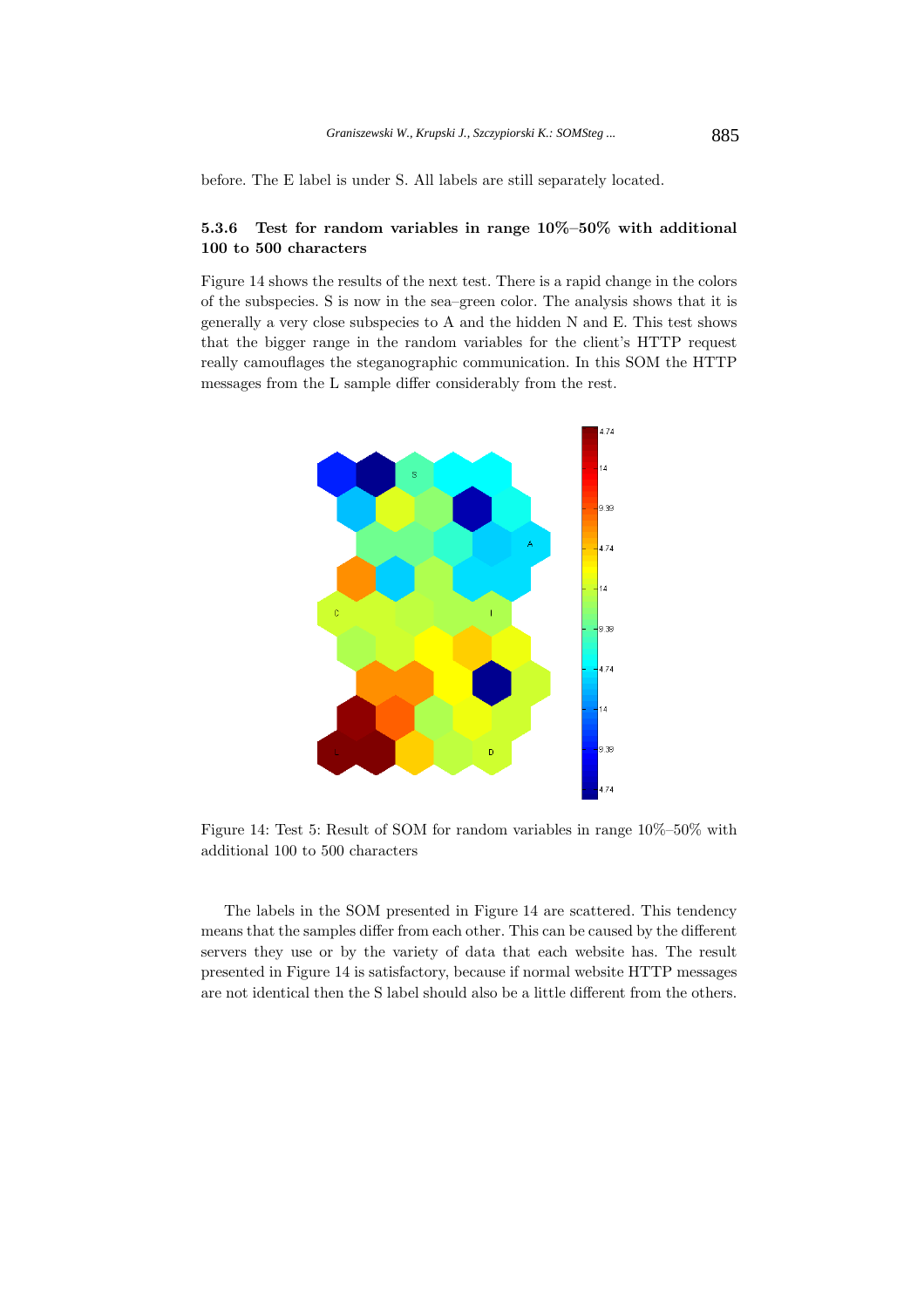## **5.3.7 Test for random variables in range 5%–30% with additional 50 to 300 characters**

Figure 15 shows the results of the final test. In this test the range of random variables is wide but not as big as in the previous example. This moderation in choosing the range of the borders resulted in the best outcome. S is in the subspecies where the majority of labels are. Only one label, N, really differs from the others. At this point one can say that the steganographic messages are hidden well.



Figure 15: Test 6: Result of SOM for random variables in range 5%–30% with additional 50 to 300 characters

Like in the previous test, all the labels are scattered around the map. The E label is still very similar to the S label and also the O label is under I.

These tests show that when sending a longer text, approximately  $1000 + /-$ 500 characters, one has to cut it into substrings of at least 5% to 30% of the text length. It is also important to add random data to the HTTP requests in the same random range as the server does.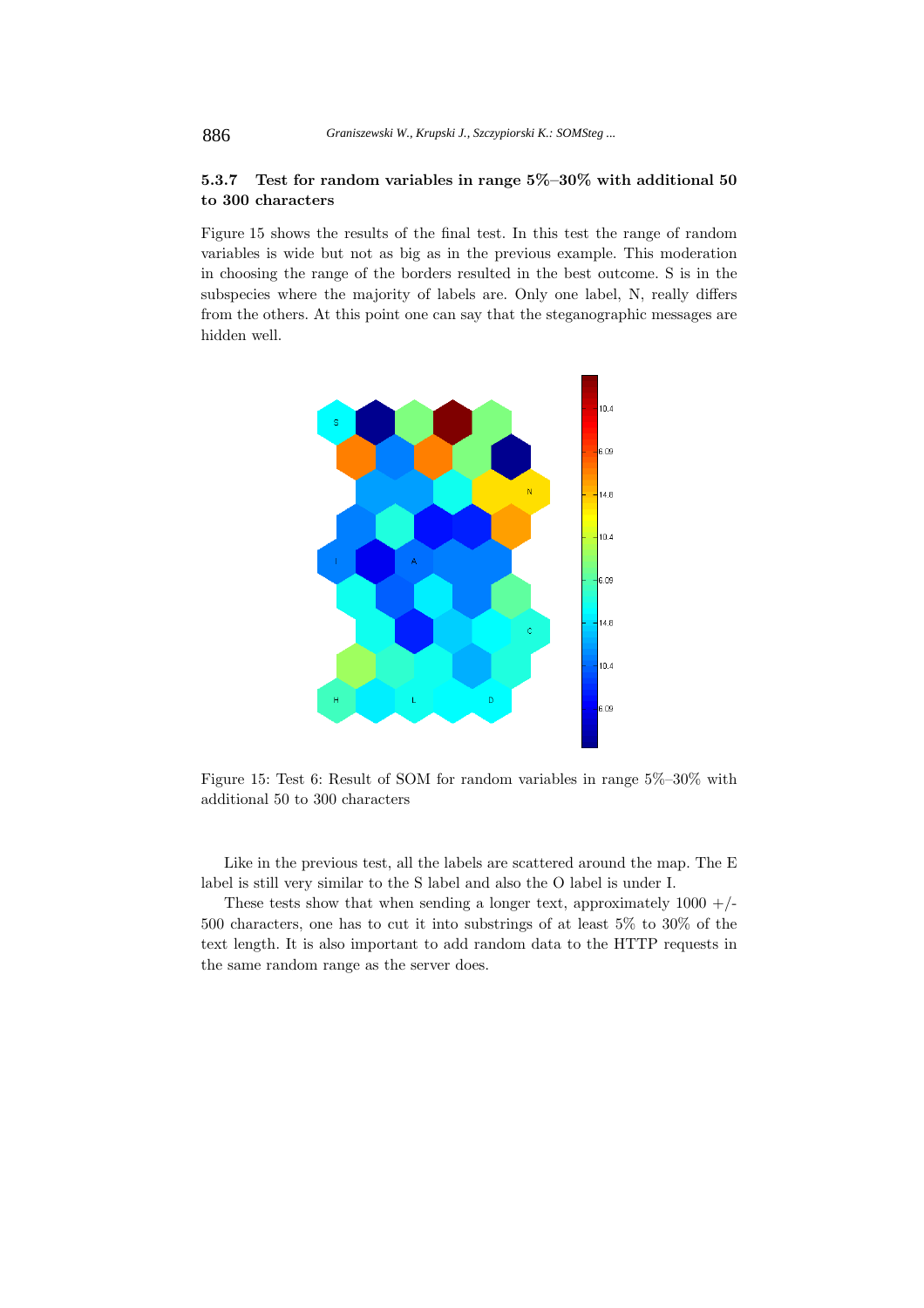### **5.4 Results analysis**

It is also very important to hide the patterns in the message sizes as well as to check the average size of a packet. From the previous tests it follows that the average HTTP packets sizes were:

- **–** while browsing the Acer company webpage (A): 684 bytes,
- **–** while browsing the Cisco company webpage (C): 700 bytes,
- **–** while browsing the Dell company webpage (D): 717 bytes,
- **–** while browsing the Faculty of Electrical Engineering at Warsaw University of Technology webpage (E): 531 bytes,
- **–** while browsing the HP company webpage (H): 712 bytes,
- **–** while browsing the Intel company webpage (I): 687 bytes,
- **–** while browsing the Logitech company webpage (L): 852 bytes,
- **–** while browsing the Node.js framework webpage (N): 648 bytes,
- **–** while browsing the Oracle company webpage (O): 715 bytes.

The range is from 531 bytes to 852 bytes. While, the average message sizes from the steganographic communication were:

- **–** from the first test: 199 bytes,
- **–** from the second test: 425 bytes,
- **–** from the third test: 462 bytes,
- **–** from the fourth test: 597 bytes,
- **–** from the fifth test: 931 bytes,
- **–** from the sixth test: 678 bytes.

In the aspect of average message size outcomes from tests 4 and 6 are located in the range of normal network traffic. In the test where SOM classified the samples, the best result was in the sixth test. The average HTTP length result firmly confirmed this. It means that the range 5% to 30% for random substrings and ballast in the HTTP requests is the best to hide the covert channel communication.

The results obtained are convincing evidence that SOMs are a very supportive steganalysis tool. The SOMs exposed the patterns in the sizes of the protocol headers in the initial version of the proposed program. They could identify any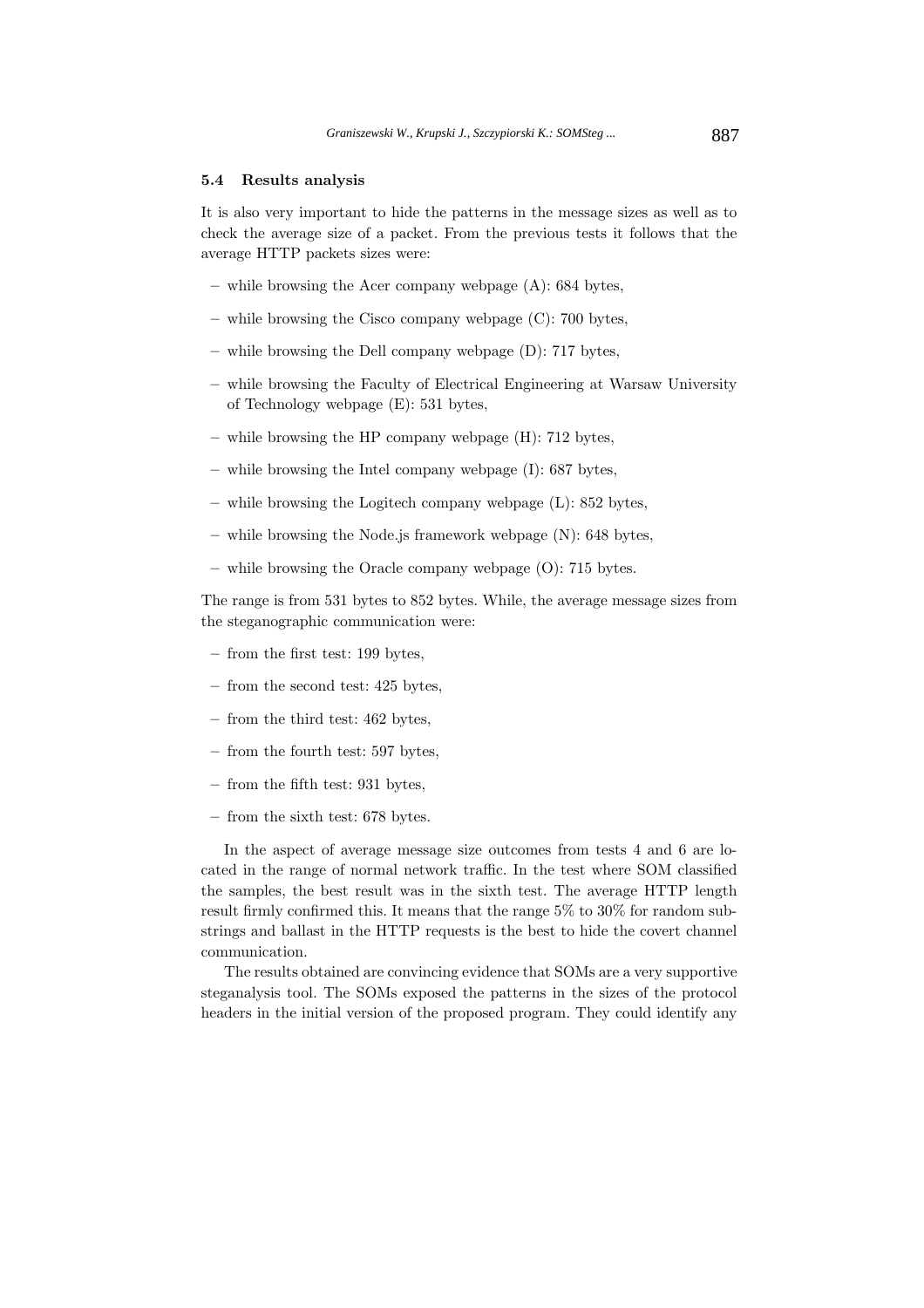outstanding sequence in a set of data, furthermore they do not need supervised learning. A significant merit of visualizing these neural networks is the intuitive map, which could be examined by a non-expert.

Usually if a computer is connected to the Internet, it is open to exchange data. The SOM test revealed the order in sizes of the HTTP request. This order could be detected by special steganoanalysis programs. The idea of cutting a longer text into substrings worked. On the other hand, sending short texts or just a few messages does not require special camouflage.

### **6 Conclusion**

In this paper we extended the staganographic method [Graniszewski et al., 2016] by adding a part dedicated to steganalysis of the generated traffic. For anomalies detection we used SOMs, and, therefore, we named the framework SOMSteg. The steganographic part uses the HTTP header field for hiding the data transfer. The proposed Covert Channel utilizes the idea of hiding data in the Trailer field. This method is classified as steganographic Add Redundancy Pattern. We developed a special test environment written in the JavaScript language. The developed program is a two channel steganographic communicator. It works based on the HTTP Node.js server. This server has many helpful features. In each turn of the communication not only the HTTP but also the TCP packets are sent. This technique tones down the accumulation of the HTTP messages, which are the data carriers.

A series of steganoanalysis tests were performed to determine the program's communication noticeability by third parties. Profund analysis of the HTTP messages by SOM led to a hardening of the camouflagic algorithm.

The conducted tests showed that without any changes the HTTP messages may be relatively easy to recognize as outliers. By manipulating the sizes of the strings in the HTTP header field one can hide the steganography technique, which will be not so easily detected by anomalies detection, like the SOM.

According to [Wendzel et al., 2015] Add Redundancy Pattern has a few countermeasures. Traffic normalizers can restore the protocol's headers to the default values. More complex traffic normalizers focus on batches of protocols, so long text sent by our program in a few HTTP messages could be detected. Machine learning and statistical approaches could relatively easily discover the covered channel based on the Add Redundancy Pattern; nevertheless, we applied SOM to harden the developed application.

#### **6.1 Future work**

Intrusion Detection Systems (IDS) are utilized to secure network devices, and some of them are enriched with Deep Packet Inspections (DPI). DPI investigates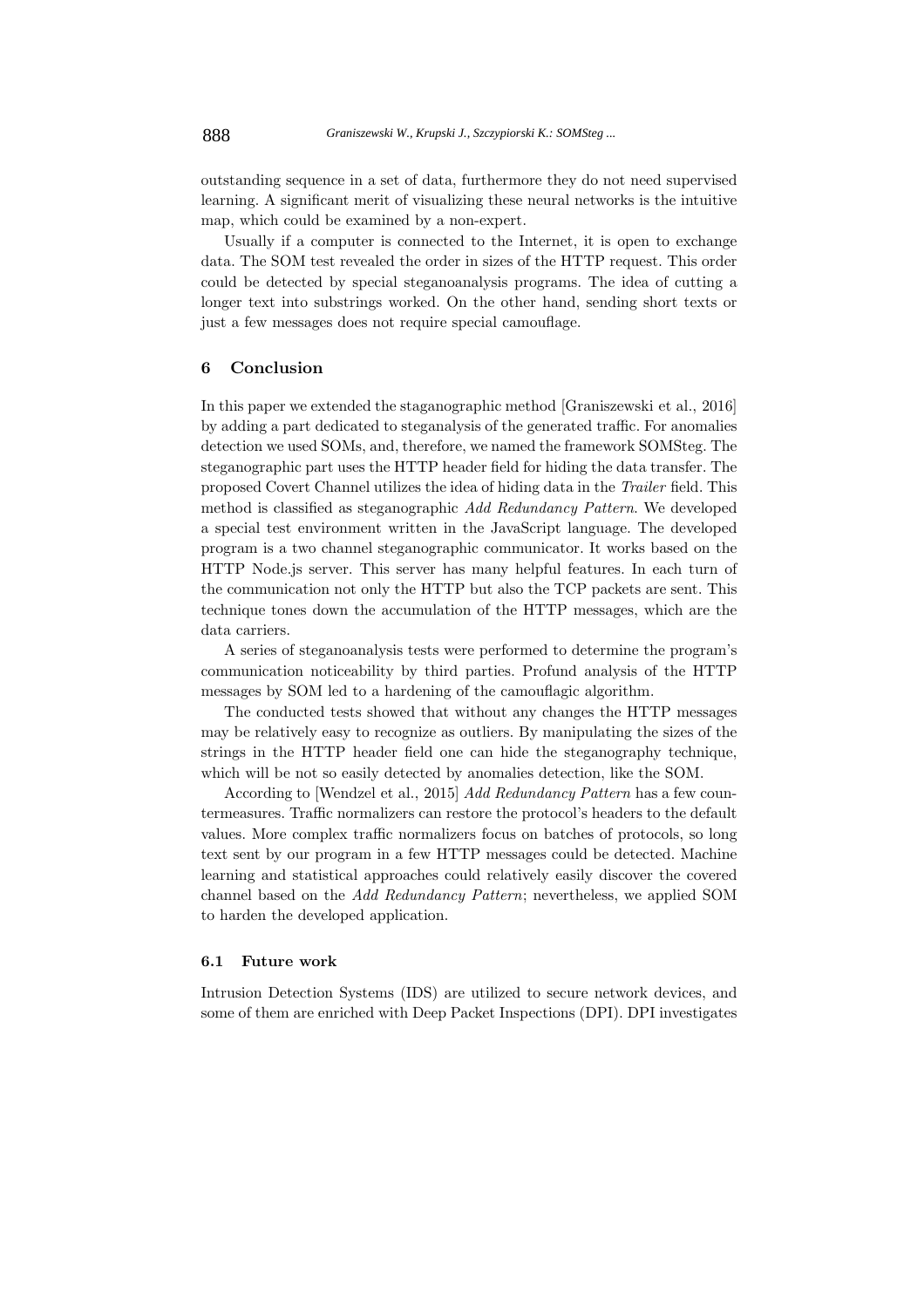application traffic, i.e., protocols that are being sent, e.g., Application Control Engine (ACE) [Cisco, 2007]. Examining their impact on our program could be a compelling approach for the future work.

Another interesting topic would be to extend our system and test it with HTTP/2. Dmitrova and Mileva [Dimitrova and Mileva, 2017] have already studied some possibilities of covert channels in this protocol, which could be a good starting point for an extension of our framework. Although HTTP/2 is mainly utilized with TLS as HTTPS it can also be used without encryption.

### **Acknowledgment**

The authors would like to thank the anonymous reviewers for their valuable comments.

#### **References**

- [Barth, 2011] Barth, A. (2011). Http state management mechanism. RFC 6265, RFC Editor. http://www.rfc-editor.org/rfc/rfc6265.txt.
- [Baxter, 2017] Baxter, A. (2017). Did russia really ban vpns? https://www. expressvpn.com/blog/did-russia-ban-vpns/.
- [Bender et al., 1996] Bender, W., Gruhl, D., Morimoto, N., and Lu, A. (1996). Techniques for data hiding. IBM Syst. J., 35(3-4):313–336.
- [Blasco et al., 2012] Blasco, J., Hernandez-Castro, J. C., de Fuentes, J. M., and Ramos, B. (2012). A framework for avoiding steganography usage over http. Journal of Network and Computer Application, 35(1):491–501.
- [Booch et al., 1999] Booch, G., Rumbaugh, J., and Jacobson, I. (1999). The Unified Modeling Language User Guide. Addison Wesley Longman Publishing Co., Inc., Redwood City, CA, USA.
- [Braden, 1989] Braden, R. (1989). Requirements for internet hosts communication layers. STD 3, RFC Editor. http://www.rfc-editor.org/rfc/rfc1122.txt.
- [Cisco, 2007] Cisco (2007). Cisco 4700 Series Application Control Engine Appliance Security Configuration Guide.
- [Conway, 2003] Conway, M. (2003). Code wars: Steganography, signals intelligence, and terrorism. Knowledge, Technology & Policy,  $16(2)$ :  $45-62$ .
- [Dimitrova and Mileva, 2017] Dimitrova, B. and Mileva, A. (2017). Steganography of Hypertext Transfer Protocol Version 2 (HTTP/2). Journal of Computer and Communications, 5.
- [Dyatlov and Castro, 2003] Dyatlov, A. and Castro, S. (2003). Exploitation of data streams authorized by a network access control system for arbitrary data transfers: tunneling and covert channels over the http protocol. Technical report, http://www.gray-world.net.
- [ExpressVPN, 2017] ExpressVPN (2017). Apple removes vpn apps from china app store. https://www.expressvpn.com/blog/china-ios-app-store-removes-vpns/.
- [Feamster et al., 2002] Feamster, N., Balazinska, M., Harfst, G., Balakrishnan, H., and Karger, D. (2002). Infranet: Circumventing web censorship and surveillance. In Proceedings of the 11th USENIX Security Symposium, pages 247–262, Berkeley, CA, USA. USENIX Association.
- [Feyereisl and Aickelin, 2009] Feyereisl, J. and Aickelin, U. (2009). Self-organising maps in computer security.  $CoRR$ , abs/1608.01668.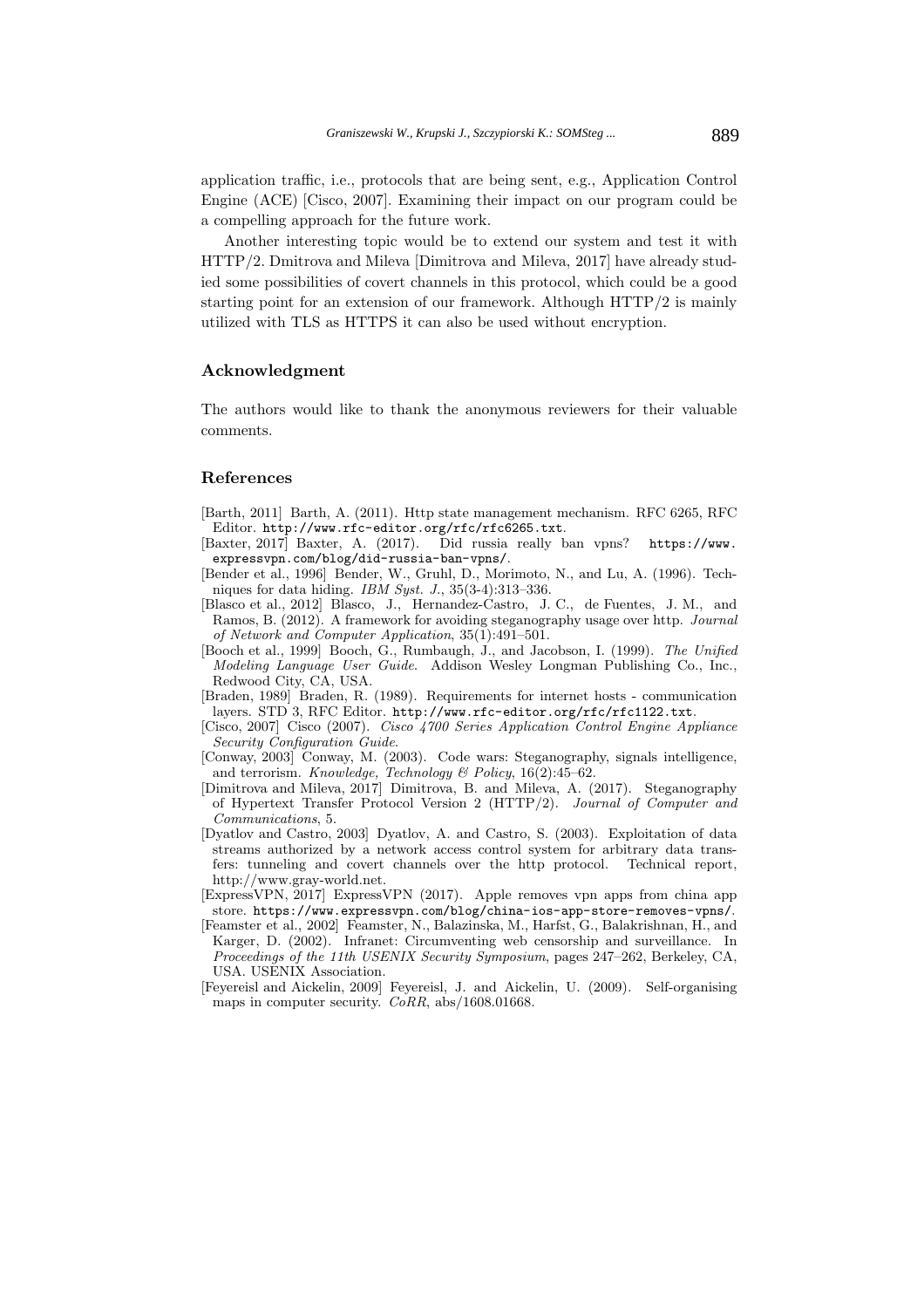- [Fielding and Reschke, 2014] Fielding, R. and Reschke, J. (2014). Hypertext transfer protocol (http/1.1): Message syntax and routing. RFC 7230, RFC Editor. http: //www.rfc-editor.org/rfc/rfc7230.txt.
- [Fielding et al., 1999] Fielding, R. T., Gettys, J., Mogul, J. C., Nielsen, H. F., Masinter, L., Leach, P. J., and Berners-Lee, T. (1999). Hypertext transfer protocol – http/1.1. RFC 2616, RFC Editor. http://www.rfc-editor.org/rfc/rfc2616.txt.
- [Graniszewski et al., 2016] Graniszewski, W., Krupski, J., and Szczypiorski, K. (2016). The covert channel over http protocol. In Proc. SPIE 10031, Photonics Applications in Astronomy, Communications, Industry, and High-Energy Physics Experiments 2016, volume 10031, pages 100314Z–100314Z–8.
- [Handel and Sandford, 1996] Handel, T. G. and Sandford, II, M. T. (1996). Hiding data in the osi network model. In Proceedings of the First International Workshop on Information Hiding, pages 23–38, London, UK, UK. Springer-Verlag.
- [Haynes, 2017] Haynes, J. (2017). Backdoor access to WhatsApp? Rudd's call suggests a hazy grasp of encryption. https://www.theguardian.com/technology/2017/mar/ 27/amber-rudd-call-backdoor-access-hazy-grasp-encryption.
- [Horenbeeck, 2006] Horenbeeck, M. V. (2006). Deception on the network: Thinking differently about covert channels. In in: Proceedings of 7th Australian Information Warfare and Security Conference.
- [Kachhia-Patel, 2010] Kachhia-Patel, A. (2010). United States of America vs Anna Chapman and Mikhail Semenko. https://www.justice.gov/sites/default/ files/opa/legacy/2010/06/28/062810complaint1.pdf.
- [Kahn, 1996] Kahn, D. (1996). The history of steganography. In Proceedings of the First International Workshop on Information Hiding, pages 1–5, London, UK, UK. Springer-Verlag.
- [Kohonen, 1982] Kohonen, T. (1982). Self-organizing formation of topologically feature maps. Biological Cybernetics, 43(1):59–69.
- [Lamping et al., 2014] Lamping, U., Sharpe, R., and Warnicke, E. (2014). Wireshark User's Guide: For Wireshark 2.1.
- [Lampson, 1973] Lampson, B. W. (1973). A note on the confinement problem. Commun. ACM, 16(10):613-615.
- [Lubacz et al., 2014] Lubacz, J., Mazurczyk, W., and Szczypiorski, K. (2014). Principles and overview of network steganography. IEEE Communication Magazine.
- [Mazurczyk et al., 2016] Mazurczyk, W., Wendzel, S., Zander, S., Houmansadr, A., and Szczypiorski, K. (2016). Information Hiding in Communication Networks: Fundamentals, Mechanisms, Applications, and Countermeasures. John Wiley & Sons, Inc.
- [Mileva and Panajotov, 2014] Mileva, A. and Panajotov, B. (2014). Covert channels in tcp/ip protocol stack - extended version-. Central European Journal of Computer Science.
- [Mohd et al., 2016] Mohd, R. Z., Zuhairi, M. F., Shadil, A. Z., and Dao, H. (2016). Anomaly-based nids: A review of machine learning methods on malware detection. 2016 International Conference on Information and Communication Technology (ICI- $CTM$ ), pages 266–270.
- [Petitcolas et al., 1999] Petitcolas, F. A. P., Anderson, R. J., and Kuhn, M. G. (1999). Information hiding - a survey. Proceedings of the IEEE, special issue on protection of multimedia content, pages 1062–1078.
- [Rhodes et al., 2000] Rhodes, B. C., Mahaffey, J. A., and Cannady, J. D. (2000). Multiple self-organizing maps for intrusion detection.
- [Schear et al., 2006] Schear, N., Kintana, C., Zhang, Q., and Vahdat, A. (2006). Glavlit: Preventing Exfiltration at Wire Speed. In HotNets-V. ACM SIGCOMM.
- [Schwartzbeck, 1997] Schwartzbeck, M. (1997). The evolution of US Government Restrictions on Using and Exporting Encryption Technologies (U). https://www.cia. gov/library/readingroom/docs/DOC\\_0006231614.pdf.